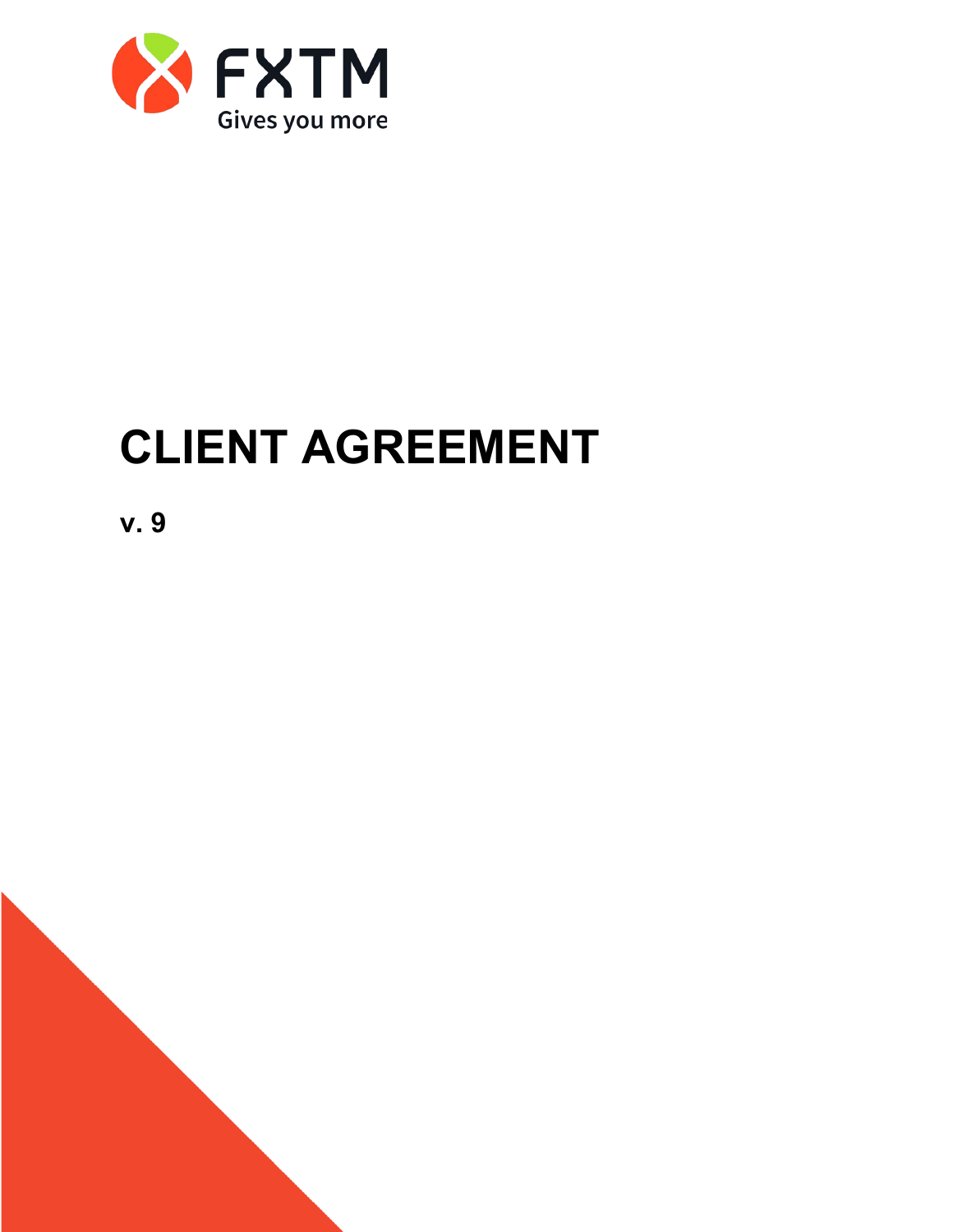

### **Contents**

| $\mathbf{1}$ . |  |
|----------------|--|
| 2.             |  |
| 3.             |  |
| 5.             |  |
| 6.             |  |
| 7.             |  |
| 8.             |  |
| 9.             |  |
| 10.            |  |
| 11.            |  |
| 12.            |  |
| 13.            |  |
| 14.            |  |
| 15.            |  |
| 16.            |  |
| 17.            |  |
| 18.            |  |
| 19.            |  |
| 20.            |  |
| 21.            |  |
| 22.            |  |
| 23.            |  |
| 24.            |  |
| 25.            |  |

Exinity Limited (https://www.forextime.com/) is licensed by the Financial Services Commission, Mauritius as an Investment Dealer under License number C113012295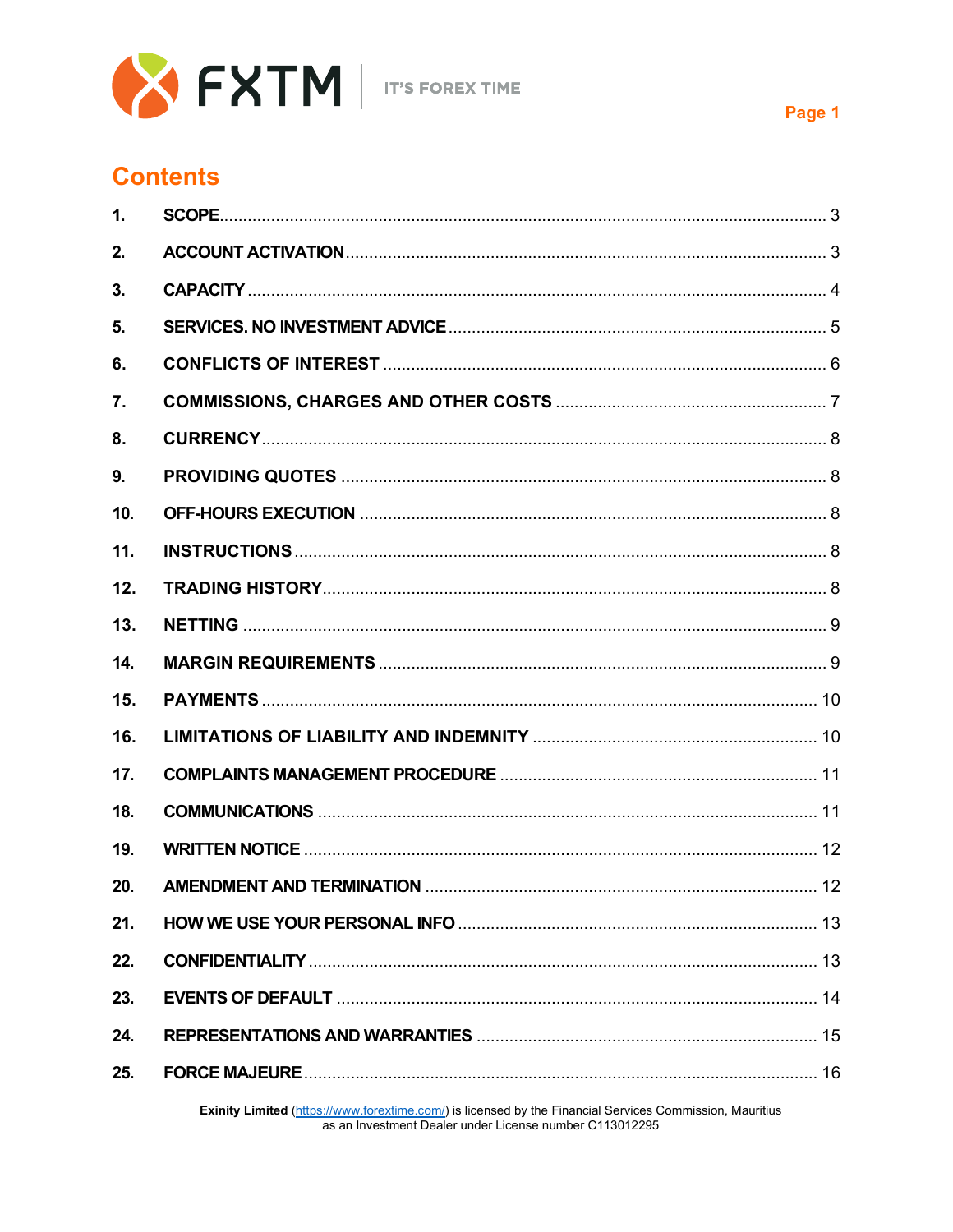

#### Page 2

| 26. |  |
|-----|--|
| 27. |  |
| 28. |  |
| 29. |  |
| 30. |  |
| 31. |  |
| 32. |  |
| 33. |  |
| 34. |  |
| 35. |  |
| 36. |  |
| 37. |  |
| 38. |  |
| 39. |  |
| 40. |  |
| 41. |  |
| 42. |  |
| 43. |  |
| 44. |  |
| 45. |  |
|     |  |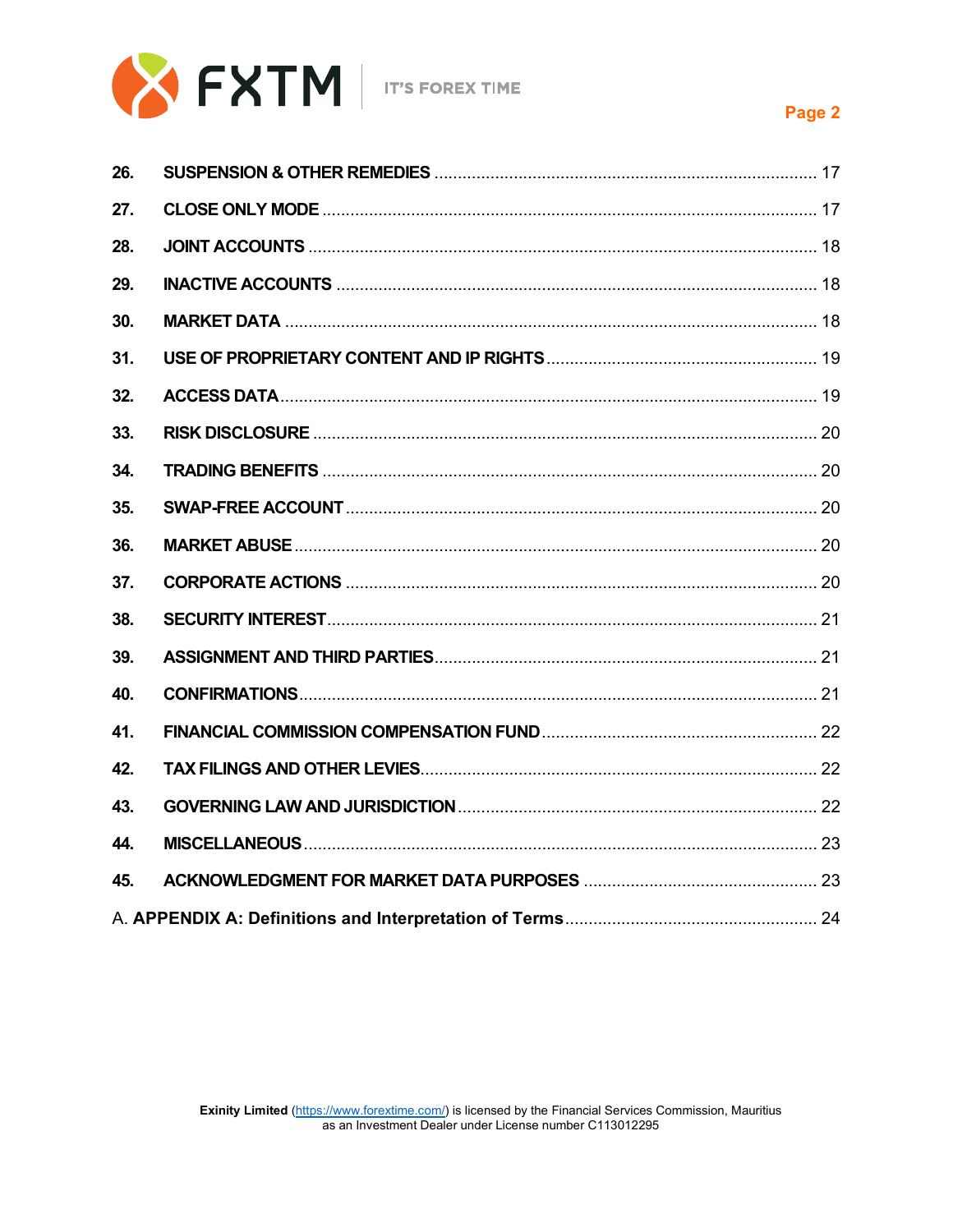

### <span id="page-3-0"></span>**1. SCOPE**

- **1.1** This Client Agreement ("Agreement") explains your rights and obligations as a "client" or a potential client of FXTM. It sets out the basis on which we will enter into Transactions with you and governs each Transaction entered into or outstanding between you and us on or after the date that this Agreement comes into effect".
- **1.2** When the Agreement mentions "FXTM" or the "Company", or "us" it refers to Exinity Limited, a company registered in the Republic of Mauritius and licensed by the Financial Services Commission of Mauritius with an Investment Dealer (Full-Service Dealer excluding Underwriting) License with license number C113012295. Our company registration No. is 119470 C1/GBL and our registered address is 5th Floor, NEX Tower, Rue du Savoir, Cybercity, Ebene 72201, Republic of Mauritius.
- **1.3** This Agreement is not the only document that explains your relationship with FXTM. When you accept the terms and conditions of this Agreement you also accept the relevant Terms of Business, the Risk Disclosure, the Complaints Management Policy, the Privacy Statement, the Regulations for Non-Trading Operations, the Information on Anti-Money Laundering, the Agreement for Market Data Display Services, the NASDAQ Subscriber Agreement, the Cookie Policy as well as any other document in the "Policies & Regulation" section of the Website (collectively, the "Operative Agreements"). You should read each of them carefully before you start trading with us.
- **1.4** You can find definitions for any capitalized terms used in this Agreement in Annex A ("Interpretation of Terms").
- **1.5** The defined terms used in this Agreement are set out in Appendix A ("Interpretation of Terms"). The effective date of any Operative Agreement is the day we notify you that your Trading Account has been activated. The Operative Agreements apply to you as long as you remain a client of FXTM. Some of your obligations will still apply even after the termination of the Operative Agreements.

### <span id="page-3-1"></span>**2. ACCOUNT ACTIVATION**

- **2.1** You will receive notice that your Trading Account was activated after:
	- **(a)** you have properly completed the client registration form on the Website; and
	- **(b)** you have taken all steps required to allow us to establish and verify your identity.
- **2.2** Even if you comply with subparas 2.1.(a) and 2.1.(b) above, we will still have the absolute discretion to reject your application to become a client of FXTM.
- **2.3** To start using your Trading Account, you will be asked to make a deposit.
- **2.4** If there is a change in your name, address, nationality or gender, you should notify us of it within fourteen (14) calendar days from the date of the change.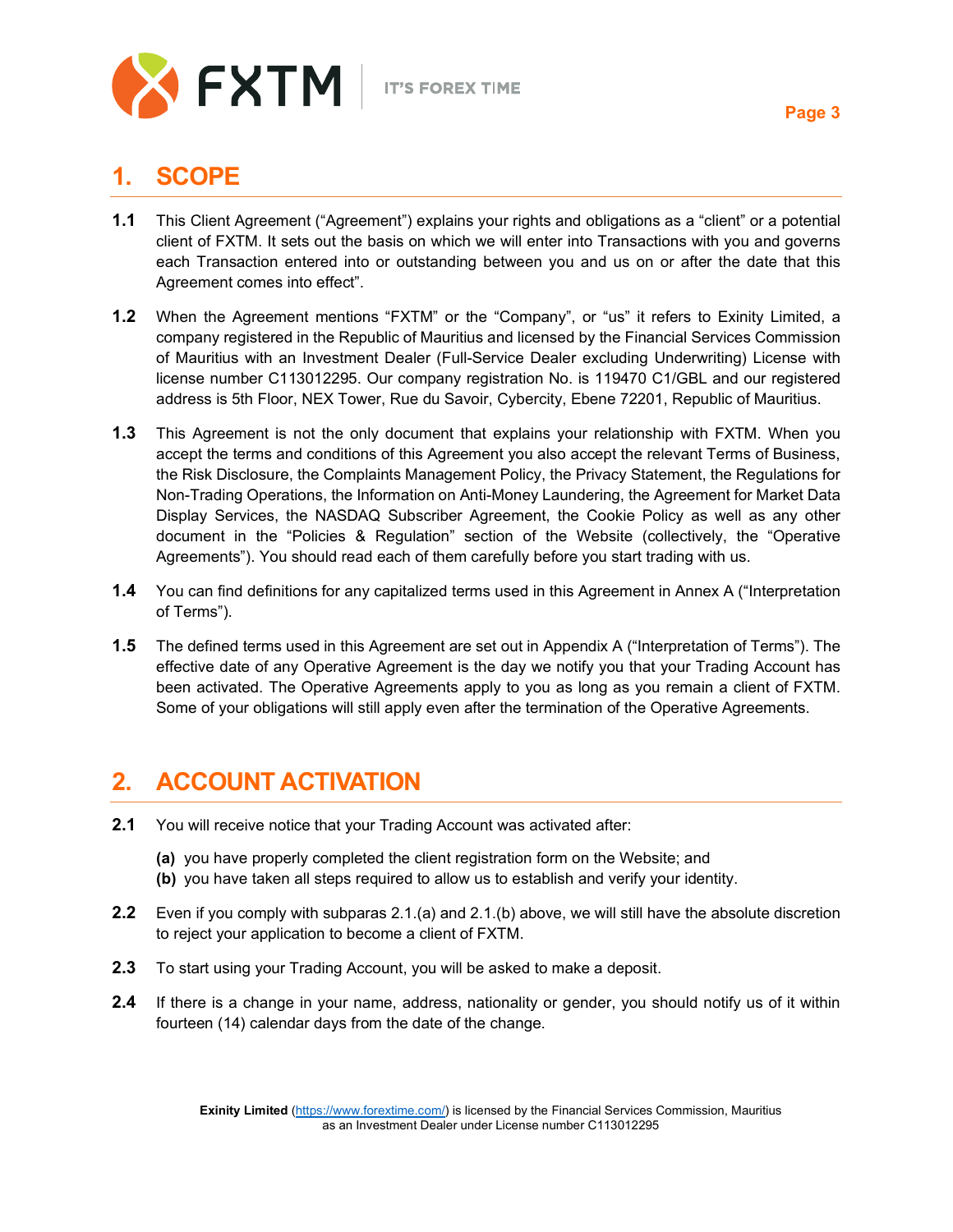

**2.5** Your application to become a client of FXTM will be rejected if you knowingly or unknowingly submit false information or make a false declaration to us. We may have to report you to the competent authorities in Mauritius or elsewhere for these actions.

## <span id="page-4-0"></span>**3. CAPACITY**

- **3.1** You can become our client only if:
	- **(a)** you are an individual who is at least eighteen (18) years old or at least the legal age in your respective jurisdiction; or
	- **(b)** you are a body corporate in good standing that has the legal capacity to enter into the Operative Agreements; and
	- **(c)** you are domiciled, located, registered in a country where the distribution or use of our Instruments would not be contrary to local laws or regulations. It is your responsibility to know and comply with any local laws or regulations to which you are subject to; and
	- **(d)** you are not domiciled, located, registered in a country where we do not accept clients from.
- **3.2** You will initiate each Transaction with us as a principal and not as an agent for any undisclosed person. This means that unless we have otherwise agreed in writing, we will treat you as our client for all purposes and you will be responsible for performing your obligations under each Transaction entered into by you. If you act in connection with or on behalf of someone else, whether or not you identify that person to us, we will not accept that person as an indirect client of ours and we will accept no obligation to them unless otherwise specifically agreed by us in writing.
- **3.3** In relation to any Transaction, we will either be on the other side of it as a principal or act as an intermediary for you.
- **3.4** Stock trading may not be available to you due to country-specific restrictions.
- **3.5** To access US stock trading, you will be prompted to complete form W-8BEN (if you are an individual) or form W-8BEN-E (if you are a corporate entity). These forms remain valid for 3 (three) calendar years from the signature date and should be re-submitted after this period expires. You have an ongoing obligation to inform us about any changes in your W-8BEN/W-8 BEN-E status and re-submit the form to reflect these changes.
- **3.6** To comply with our duties under the Foreign Account Tax Compliance Act ("FATCA") and the Common Reporting Standard ("CRS"), we can request that you provide any information or documentation reasonably required and you will provide it without any delay.

### **4. CLIENT ASSETS**

**4.1** Your funds will be at all times segregated from our funds as provided for in the Applicable Regulations. In case of our insolvency, your funds will not form a part of our proprietary assets under the Applicable Regulations or the laws of Mauritius on insolvency.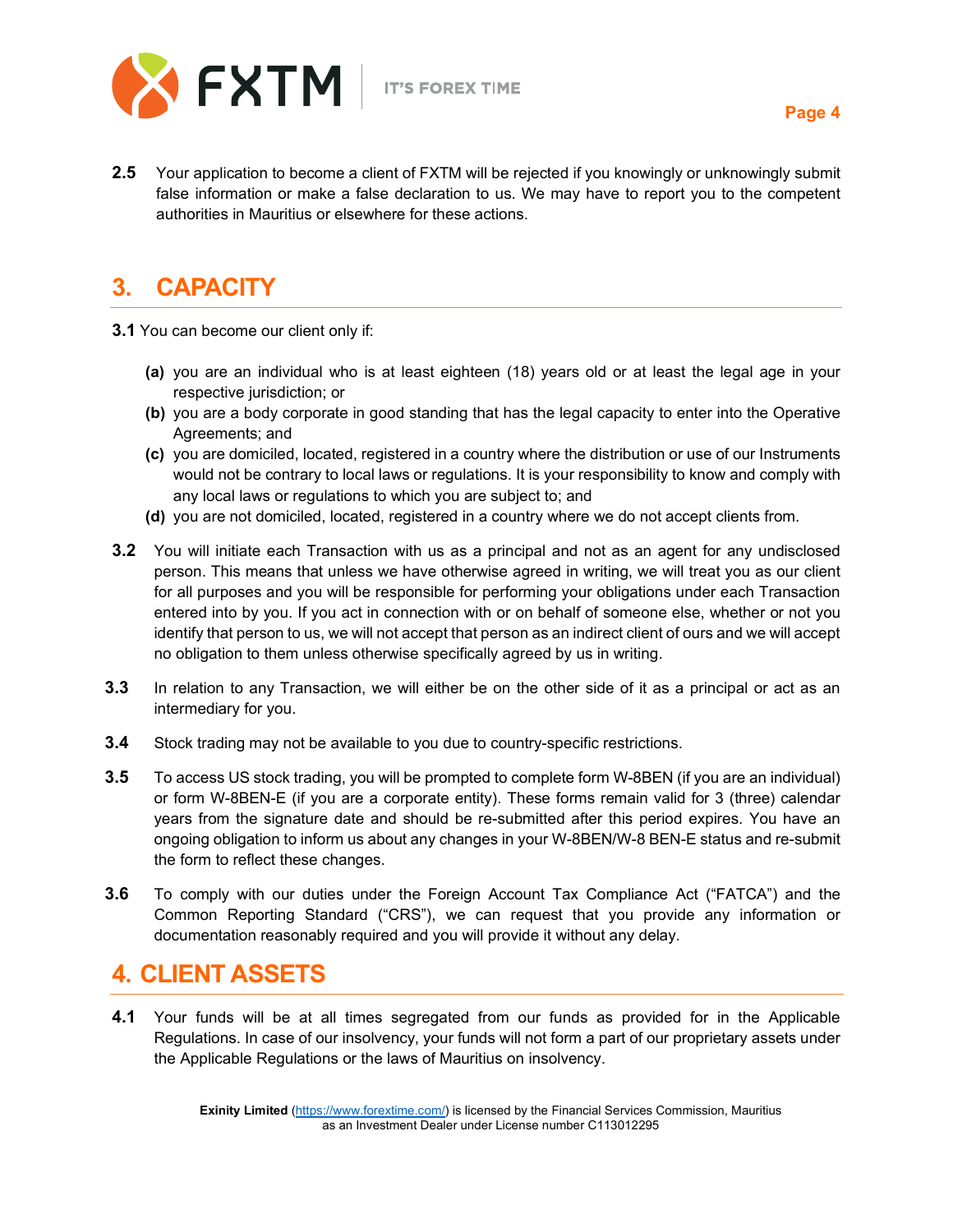

- **4.2** We are allowed to pool your funds with funds of our other clients and hold them in a segregated omnibus bank account that will be named in a manner that shows that this bank account does not hold our proprietary funds. We will use reasonable care when choosing a bank for safeguarding your funds.
- **4.3** We will reconcile our records of the client funds balances kept on the segregated omnibus bank accounts with those of the bank with a frequency that is necessary to comply with our safeguarding duties. If due to reconciliation a transfer of funds should be made to or from a segregated omnibus bank account, this transfer will be initiated on the same Business Day as the reconciliation was performed.
- **4.4** We may hold your funds in segregated omnibus accounts in banks located outside Mauritius or pass your funds to an intermediate broker, settlement agent or an over-the-counter counterparty located outside Mauritius to perform your Transaction. We will use reasonable care when choosing these third parties, however we cannot guarantee that your funds will receive the same level of protection as if they were held with or passed on to an entity in Mauritius.
- **4.5** The rules we follow when we safeguard and safekeep your Instruments can be found in the Terms of Business.
- **4.6** At least once per year we will send you a statement of your funds and Instruments held by us unless this information has been provided to you in another periodic statement.

#### <span id="page-5-0"></span>**5. SERVICES. NO INVESTMENT ADVICE**

- **5.1** When transacting with you, we provide the following services:
	- **(a)** reception and transmission or execution (on own account) of your Orders as a principal or as an intermediary;
	- **(b)** granting you credit to transact with an Instrument, provided that you are involved in this Transaction;
	- **(c)** safekeeping and administrating Instruments for your account, including custody and related services;
	- **(d)** providing you with access to investment research data which may be relevant to you.
- **5.2** We transact with you on an execution-only basis and will not:
	- **(a)** provide you with any form of investment advice for your planned Transactions or monitor the status of the current ones;
	- **(b)** check the suitability of the Transaction for you;
	- **(c)** make Margin Calls on your Open Positions; and
	- **(d)** close your Open Positions on our own initiative unless this is allowed by the Applicable Regulations or an Operative Agreement.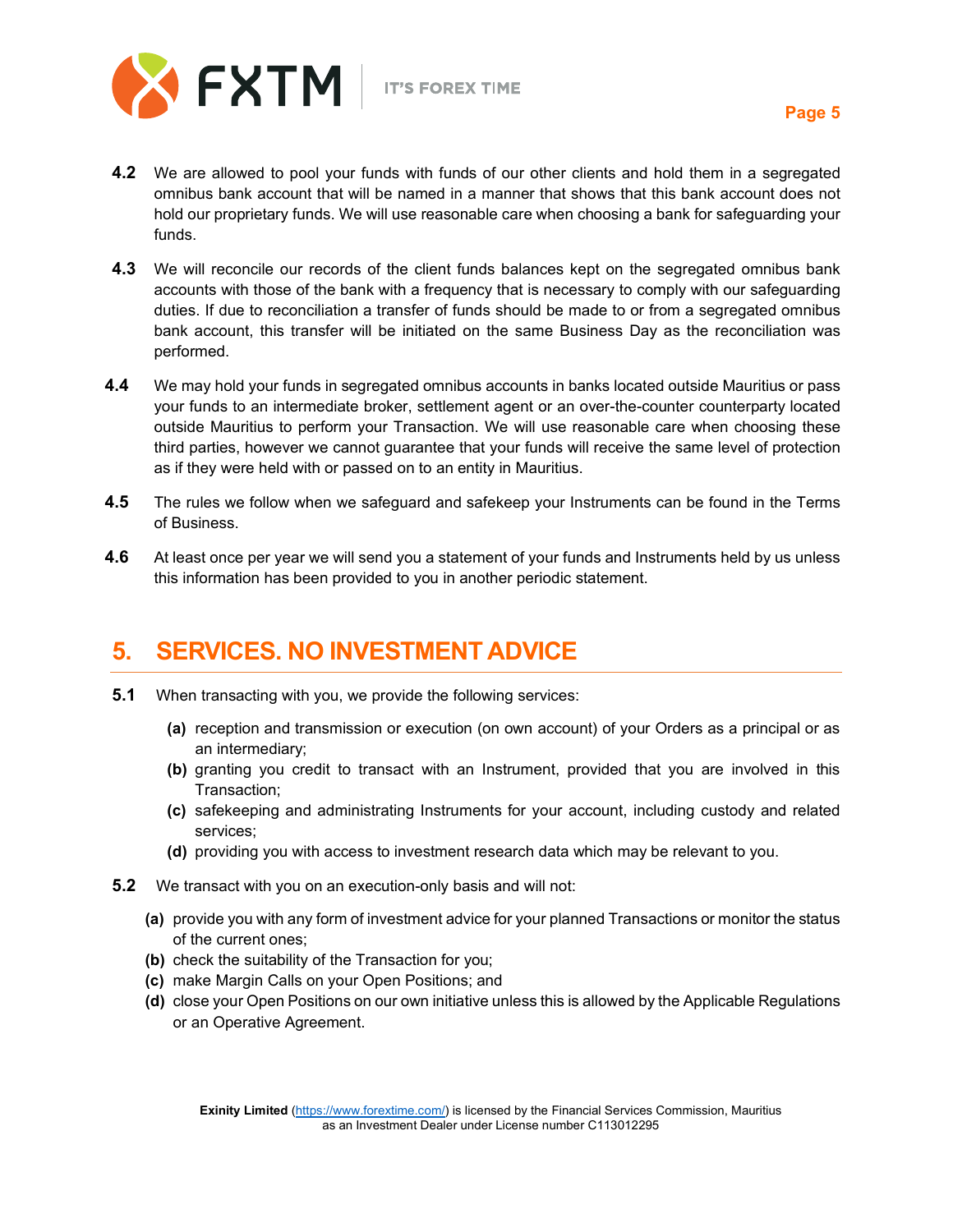

- **Page 6**
- **5.3** You will not receive any investment, legal, regulatory, tax or other form of advice from us. You should seek independent advice or rely on your own judgement, market knowledge and experience when evaluating the merits of a Transaction.
- **5.4** If an employee or a representative of FXTM expresses an opinion regarding any Instrument or Transaction, you agree that you cannot rely on such opinion, and that it will not constitute investment advice.
- **5.5** We may provide factual information about the market; or about matters of process and risk related to Transactions or Instruments which we may post on our Website. This information:
	- **(a)** is provided solely to enable you to make your own investment decisions;
	- **(b)** may be intended for a restricted category of addressees and you cannot pass it on to any person outside that category;
	- **(c)** is subject to change and may be withdrawn by us at any time without notice.
- **5.6** We give no representation or warranty as to the accuracy or the completeness of the information mentioned in Clause 5.5.
- **5.7** We may offer you the option to open and trade on a demo account. Execution in a demo account environment might lead to a different outcome than in a live one. We are not liable for any loss or other damage you may incur because of these differences in execution.
- **5.8** Upon our request, you will submit and resubmit information about yourself that we have to keep on file due to our reporting obligations to tax authorities under the relevant common reporting standard regime (incl., your address, your jurisdiction of residence, your tax identification number).

# <span id="page-6-0"></span>**6. CONFLICTS OF INTEREST**

- **6.1** When FXTM deals with you or on your behalf, FXTM itself (or and FXTM employee, officer or an associate affiliated with FXTM), may have a material interest in the outcome of your Transaction that conflicts with your interest.
- **6.2** A conflict of interest involving our clients may arise, between:
	- **(a)** our client and us;
	- **(b)** two of our clients;
	- **(c)** our client and our employees (officers, associates).
- **6.3** If there is a potential conflict of interest involving you or all of our clients, we will disclose the general nature and circumstances of this conflict before proceeding with the Transaction in question.
- **6.4** A potential conflict of interest exists in the following circumstances:
	- **(a)** we are on the other side of your Transaction as a principal trading on its own account;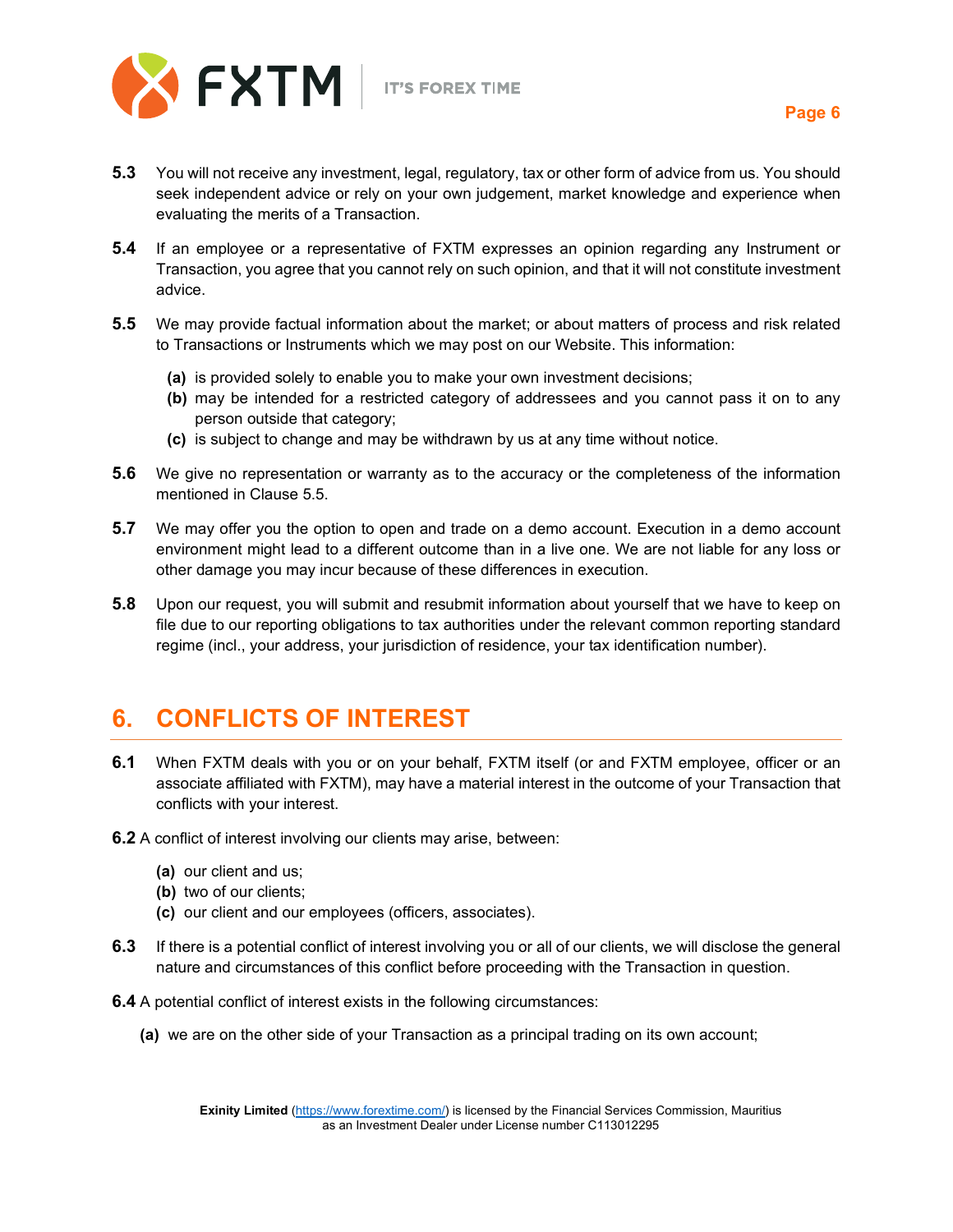

- **(b)** we may match your Transaction with that of another client by acting on his/her/its behalf as well as yours;
- **(c)** we may deal in an Instrument which we could have covered in our factual information about the market we communicate to clients on our Website;
- **(d)** we may provide Services to other clients concerning Transactions in a market that might be against your interests;
- **(e)** if you were introduced to us by an associate of ours, we may pay a fee to this associate depending on the volume of your Transactions, or under a different fee arrangement;
- **(f)** we may receive inducements (incl., non-monetary) from persons other than our clients if they are designed to enhance the quality of our Services and do not impair our ability to act in the best interests of our clients.
- **6.5** We do not receive any remuneration, discount or non-monetary benefit from third parties for routing your Orders to a particular trading venue or execution venue which would infringe the requirements on conflicts of interest or inducements.
- **6.6** You acknowledge that you are aware of the possibility that the circumstances disclosed in this Clause 6 may result in a conflict of interest and authorize us to proceed with the Transaction in question notwithstanding such conflict.

# <span id="page-7-0"></span>**7. COMMISSIONS, CHARGES AND OTHER COSTS**

- **7.1** You will pay us commissions, charges and other costs (including Spread) as they are shown in the "Trading Accounts" section of the Website. You will also cover any stamp or similar expenses related to your Transactions.
- **7.2** It is your responsibility to make yourself aware of the latest commissions, charges and other costs that we will apply as a result of your Transaction.
- **7.3** We may change commissions, charges and other costs without giving you any prior Written Notice by simply publishing the updated rates on our Website. The new rates will apply immediately after they are published.
- **7.4** We may also charge you for the provision of Market Data or any other Trading Account feature, custody and settlement services. Additional charges may be disclosed in other Operative Agreements.
- **7.5** In case you initiate a withdrawal request without any activity from the latest deposit on your Trading Account we may:
	- **(a)** charge you an equivalent amount of any deposit fees we have incurred, or
	- **(b)** 3 (three) % of the total withdrawal amount.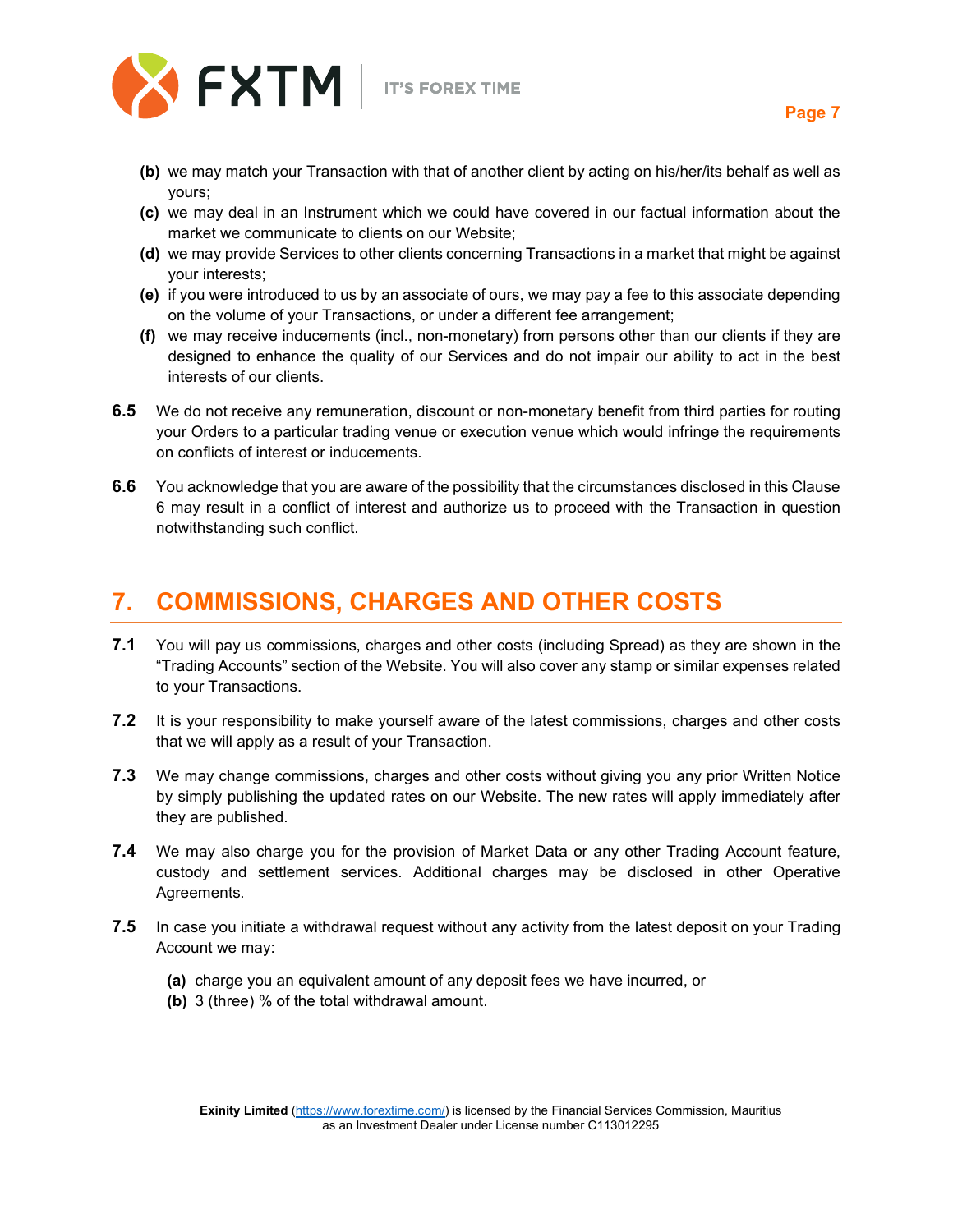

#### **Page 8**

#### <span id="page-8-0"></span>**8. CURRENCY**

- **8.1** The amounts payable to you under the Operative Agreements are automatically converted by FXTM into the currency you chose when opening the Trading Account. For these conversions, we use the relevant exchange rate for spot dealings in the foreign exchange market.
- **8.2** We will make any other currency conversions at any rate we find appropriate, but we will consider the prevailing rates for freely convertible currencies.
- **8.3** All foreign currency exchange risks arising from any of your Transactions, or the performance of the Operative Agreements by both parties, will be borne by you.

#### <span id="page-8-1"></span>**9. PROVIDING QUOTES**

**9.1** The rules for providing Quotes for your Transactions can be found in the relevant Terms of Business.

#### <span id="page-8-2"></span>**10. OFF-HOURS EXECUTION**

- **10.1** We do not execute Orders outside normal trading hours.
- **10.2** You can find normal trading hours per Instrument available on our Website. It is your responsibility to check what normal trading hours apply to your planned Transaction.
- **10.3** We may proceed to provide a Quote and execute your Order for an Instrument out of its normal trading hours, but it is your responsibility to assess how off-hours execution will impact your planned **Transaction**

### <span id="page-8-3"></span>**11. INSTRUCTIONS**

**11.1** We will process your instructions in accordance with the relevant Terms of Business.

### <span id="page-8-4"></span>**12. TRADING HISTORY**

**12.1** Your Trading Account Balance as well as any other information connected to your Transactions will be available at all times on MyFXTM. By accepting this Agreement, you agree that you will have sufficient information to manage your Trading Account and that we comply with the Financial Services Commission, Mauritius rules on client reporting requirements. You agree not to receive a monthly, quarterly or annual statement of your Trading Account Balance and trading activities.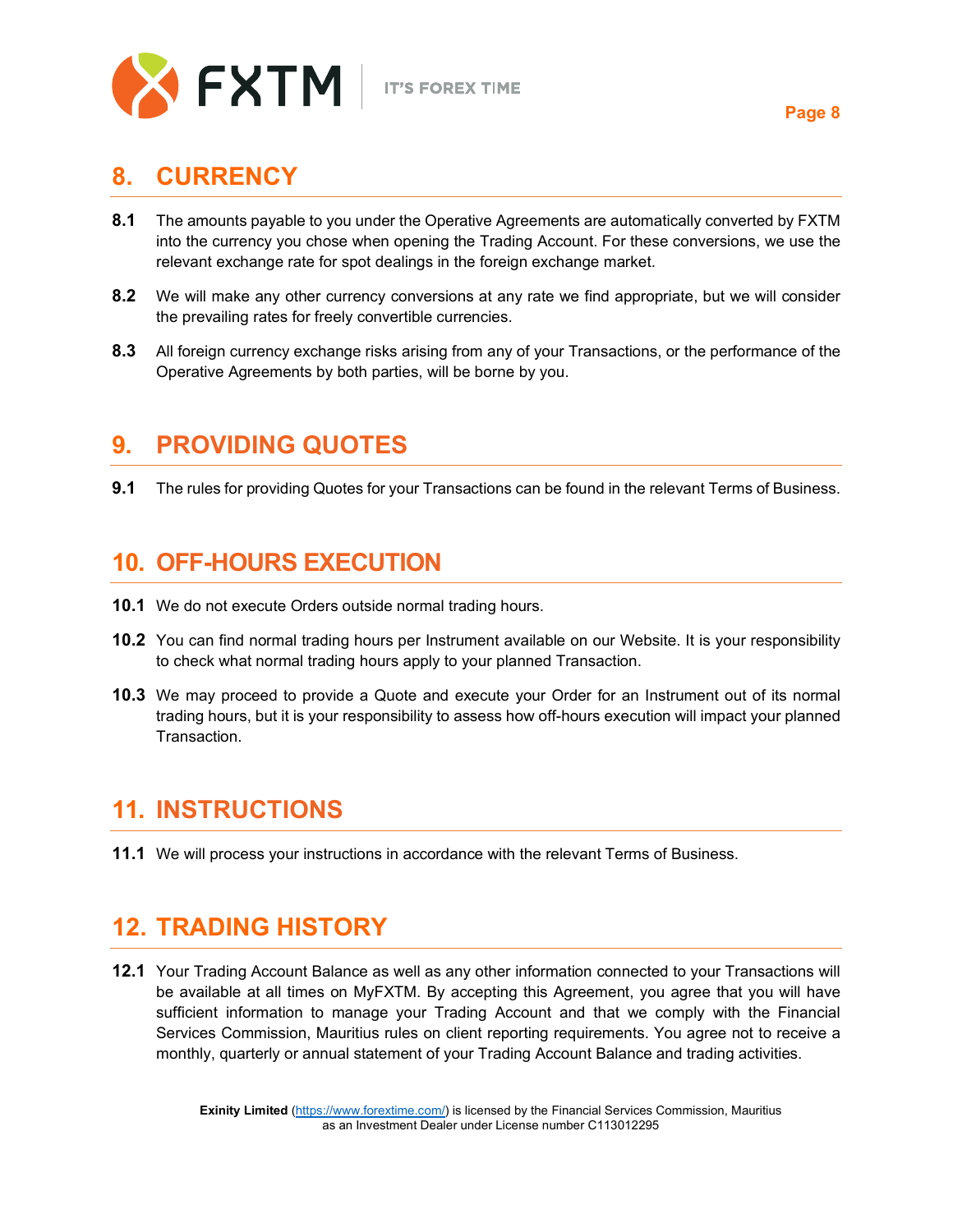

- **12.2** All records related to your instructions, Transactions, Orders as well as any other of your activities as our client will be maintained by us for seven (7) years after the date you stop being a client of FXTM.
- **12.3** We may without any Written Notice, or your consent archive the records showing your month-long trading activity into a single summarized line accessible to you on MyFXTM. We may also delete your record for any cancelled Pending Order that is older than one (1) month.

#### <span id="page-9-0"></span>**13. NETTING**

- **13.1** If the aggregate amount payable by you to us under the Operative Agreements equals the aggregate amount payable by us to you under the same, our mutual obligations to pay can be matched and discharged.
- **13.2** If the aggregate amount payable by you to us under the Operative Agreements exceeds the aggregate amount payable by us to you under the same, we can net our mutual obligations to pay and claim the difference you owe us.
- **13.3** In case you have multiple Trading Accounts with us, we may discharge the amounts due to us under one Trading Account by transferring funds from the Balance of any other Trading Account you have with us. As a result of this transfer, you may suffer losses due to Margin Calls, triggered Stop Outs and your Trading Account may go into negative Balance, for which we will not be liable.

### <span id="page-9-1"></span>**14. MARGIN REQUIREMENTS**

- **14.1** We will establish the Initial Margin and the Hedged Margin (the 'margin requirements') in such limits as we may require. You can find the currently applicable margin requirements for each Instrument on our Website (see the Contract Specifications). Any new margin requirements will apply from the moment they are published on our Website with no additional Written Notice.
- **14.2** You pay the Initial Margin or the Hedged Margin at the moment you open the Position. It is your responsibility to ensure that you understand how Initial Margin and the Hedged Margin are calculated.
- **14.3** We may apply the new margin requirements to your future Positions as well as to the current Open Positions.
- **14.4** We have no duty to make Margin Calls on your Open Positions. It is your responsibility to notify us as soon as you realize that you will not be able to meet a margin payment when due. If we decide to make a Margin Call on your Open Position, we will not be liable for any failure on our side to get in touch with you regarding the matter.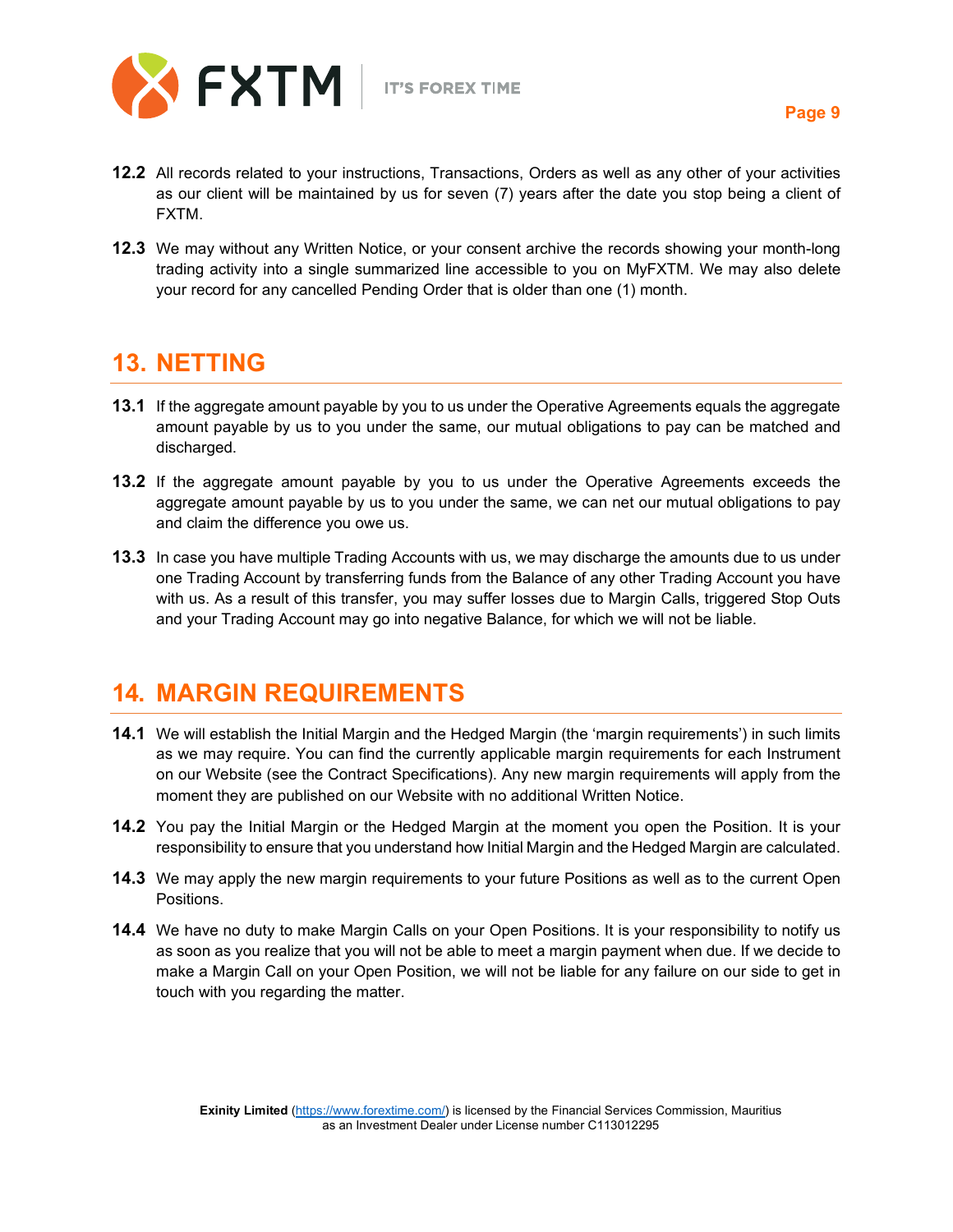

#### <span id="page-10-0"></span>**15. PAYMENTS**

**15.1** All deposits to or withdrawals from your Trading Accounts will be done in accordance with the Regulations for Non-Trading Operations that you can find on our Website.

# <span id="page-10-1"></span>**16. LIMITATIONS OF LIABILITY AND INDEMNITY**

- **16.1** Nothing in the Operative Agreements will exclude or restrict any duty or liability owed by us to you under the Applicable Regulations, including liability for your personal injury or death.
- **16.2** We will not, in the absence of fraud, wilful default or gross negligence on our side, be liable for any of your losses, costs, expenses or damages, any consequential special or indirect losses, loss of profits, loss of opportunity (including in relation to subsequent market movements), failure to avoid a loss, loss or corruption of data, loss of goodwill or reputation, directly or indirectly arising from:
	- **(a)** any inaccuracy or mistake in any information, including Market Data, made available to you by us in relation to your Transactions or otherwise;
	- **(b)** any error, failure or delay on your Platform;
	- **(c)** any Transactions you have made on your Platform;
	- **(d)** any failure by us to perform any of our obligations under the Operative Agreements as a result of a Force Majeure or otherwise;
	- **(e)** any acts, omissions or negligence of any third party; including an unauthorized third person's access to your personal data or Access Data;
	- **(f)** any Order placed by you on your Platform and the delay in this Order's execution; our inability to modify and cancel your Order;
	- **(g)** currency risk;
	- **(h)** Slippage and Gapping;
	- **(i)** any risks applicable to trading your Instruments;
	- **(j)** any changes in the rates of taxes applicable to you, other adverse tax implications of the Transactions;
	- **(k)** your reliance on Stop Losses;
	- **(l)** your reliance on information about normal trading hours for a particular Instrument;
	- **(m)** any inability to execute an instruction or Order;
	- **(n)** the effect of a corporate event or a corporate action;
	- **(o)** the effect of your failure to comply with the Operative Agreements;
	- **(p)** the effect of your Trading Account being disabled due to inactivity or Clearly Erroneous Order(s);
	- **(q)** any failure of the whole or any part of our software or any systems or network links or any other means of communication;
	- **(r)** any computer viruses, worms, software bombs or similar items being introduced into your computer or mobile hardware /software while using your Platform.
- **16.3** We will not be liable for the solvency, acts or omissions of any third party referred to in the Operative Agreements, including a custodian, sub-custodian, credit or financial institution, market data provider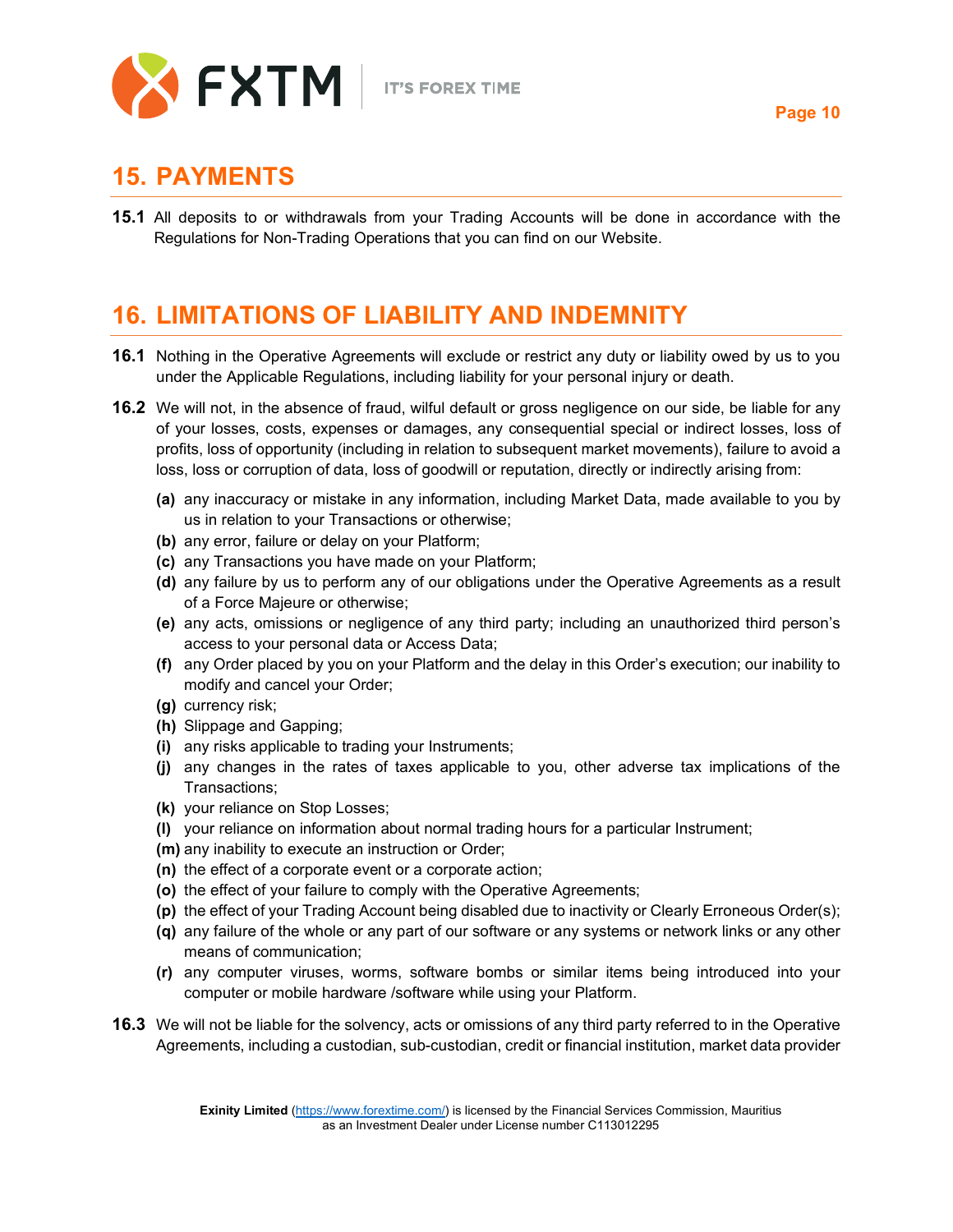

**Page 11**

in circumstances where we have taken reasonable care in selecting and appointing this third party in accordance with the Applicable Regulations.

- **16.4** We may at our sole discretion indemnify you by:
	- **(a)** crediting your Trading Account (with explanation);
	- **(b)** reopening erroneously closed Positions;
	- **(c)** deleting erroneously opened Positions or placed Orders.
- **16.5** You are responsible for all liabilities, losses or costs of any kind or nature that may be incurred by us as a result of any failure by you to perform any of your obligations under the Operative Agreements, and as a result of any false information or declaration made by you either to us or to any third party.
- **16.6** Any of your liability to FXTM under the Operative Agreements may in whole or in part be released, compounded, compromised or postponed by FXTM in its absolute discretion without affecting any rights in respect of that or any liability not so waived, released, compounded, compromised or postponed.
- **16.7** You will indemnify us and keep us indemnified on demand in respect of all liabilities, costs (including, any legal cost, penalties and any interest), claims, damages, demands, losses and expenses of any nature whatsoever which we suffer or incur as a direct or indirect result of any failure by you to perform any of your obligations under the Operative Agreements or which may arise in relation to the execution or as a result of the execution of any of your Transactions.
- **16.8** A waiver by FXTM of a breach of any of the terms of the Operative Agreements does not constitute a waiver of any other breach of those terms and will not prevent FXTM from subsequently requiring compliance with the waived obligation.
- **16.9** The rights and remedies provided to FXTM under the Operative Agreements are cumulative and are not exclusive of any rights or remedies provided by law.

#### <span id="page-11-0"></span>**17. COMPLAINTS MANAGEMENT PROCEDURE**

**17.1** To file a complaint with us you should follow the rules of the Complaints Management Policy that is available on our Website.

#### <span id="page-11-1"></span>**18. COMMUNICATIONS**

- **18.1** In order to communicate with you, we may use MyFXTM, in-app messages and push and mobile notifications, e-mail, telephone, our Website, web notifications, SMS and instant messaging platforms.
- **18.2** The contact details you provided during the opening of your Trading Account (if not subsequently updated) will be used by us to contact you and you agree to accept any notices, including Written Notices, or messages from us at any time.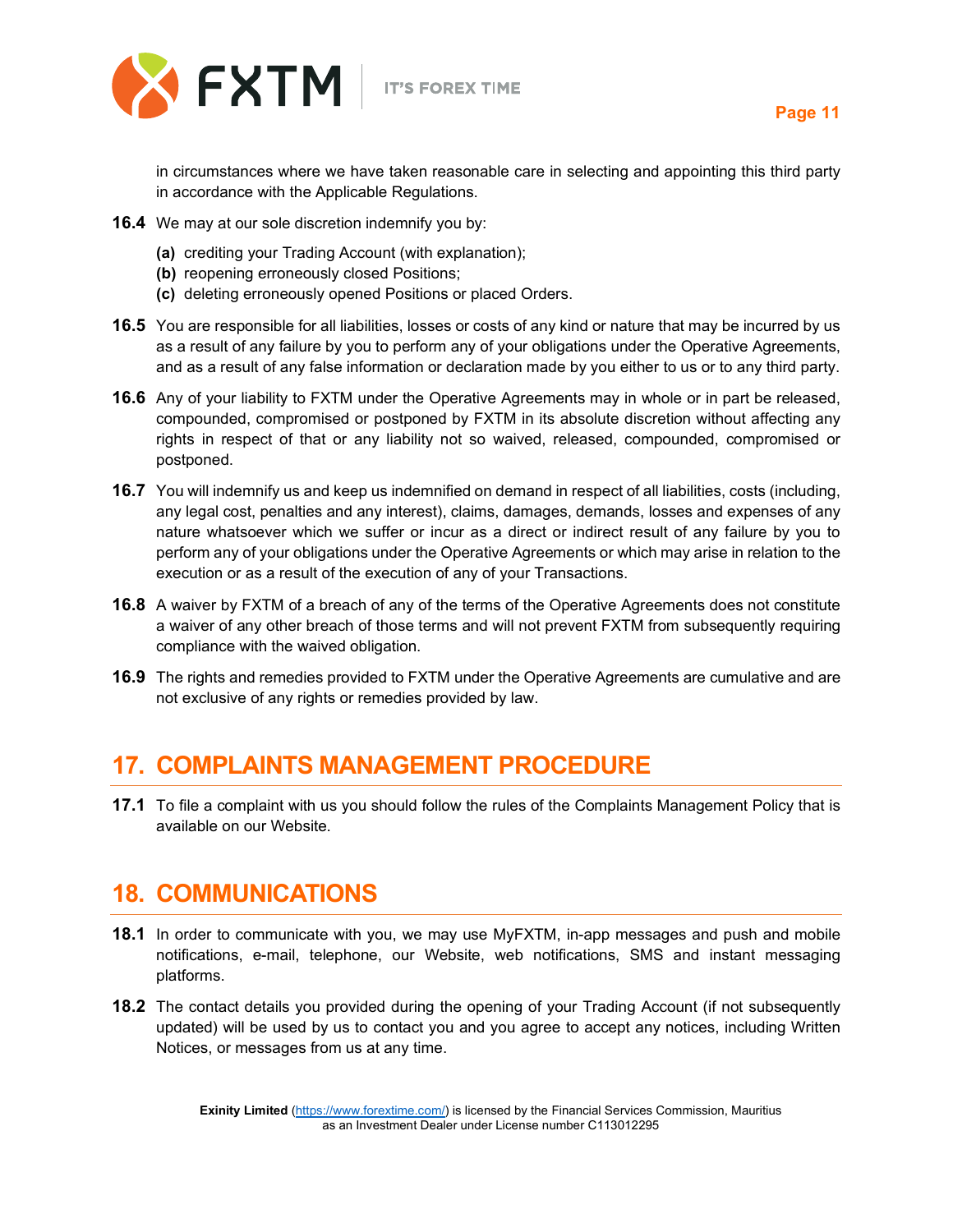

- **18.3** Any communications sent to you are deemed served and received:
	- **(a)** if sent as an in-app message or push notification or message on/in MyFXTM, immediately after sending the message or notification;
	- **(b)** if sent by e-mail, after the mail system has recorded that the outgoing e-mail was sent;
	- **(c)** if by telephone, once the telephone conversation where the communication has been made was finished;
	- **(d)** if posted on our Website, immediately after it was posted;
	- **(e)** if sent by Web or mobile notifications, immediately after sending it;
	- **(f)** if sent by SMS or through an instant messaging platform, within one hour after sending it.
- **18.4** You will notify us immediately of any change in your contact details.
- **18.5** Any telephone conversation between you and us may be recorded. Any recordings are and will remain the sole property of FXTM and will be accepted by you as conclusive evidence of your instructions or conversations. You agree that we may deliver copies of transcripts of these recordings to any court, regulatory or government authority.

#### <span id="page-12-0"></span>**19. WRITTEN NOTICE**

**19.1** Any Written Notice given under the Operative Agreements may be communicated to you as provided for in Clause 18.1. A Written Notice is deemed served and received at the timepoints stated in Clause 18.3.

#### <span id="page-12-1"></span>**20. AMENDMENT AND TERMINATION**

- **20.1** We have the right to unilaterally amend the terms of the Operative Agreements at any time by giving you Written Notice. The amendments take effect immediately after the Written Notice is deemed served to and received by you under Clause 19.
- **20.2** Any party may terminate the Operative Agreements by giving Written Notice to the other party.
- **20.3** Any such termination of the Operative Agreements will not affect any obligation which has already been incurred by either you or FXTM in respect of any Open Position or any legal rights or obligations which may already have arisen under the Operative Agreements.
- **20.4** Upon termination of the Operative Agreements, we may without prior Written Notice to you to:
	- **(a)** discontinue your access to Platform;
	- **(b)** discontinue your access to Market Data;
	- **(c)** close your Trading Account(s);
	- **(d)** perform any currency conversion to enable the termination of the Operative Agreements;
	- **(e)** suspend, freeze or close any Open Positions;
	- **(f)** reject new Orders;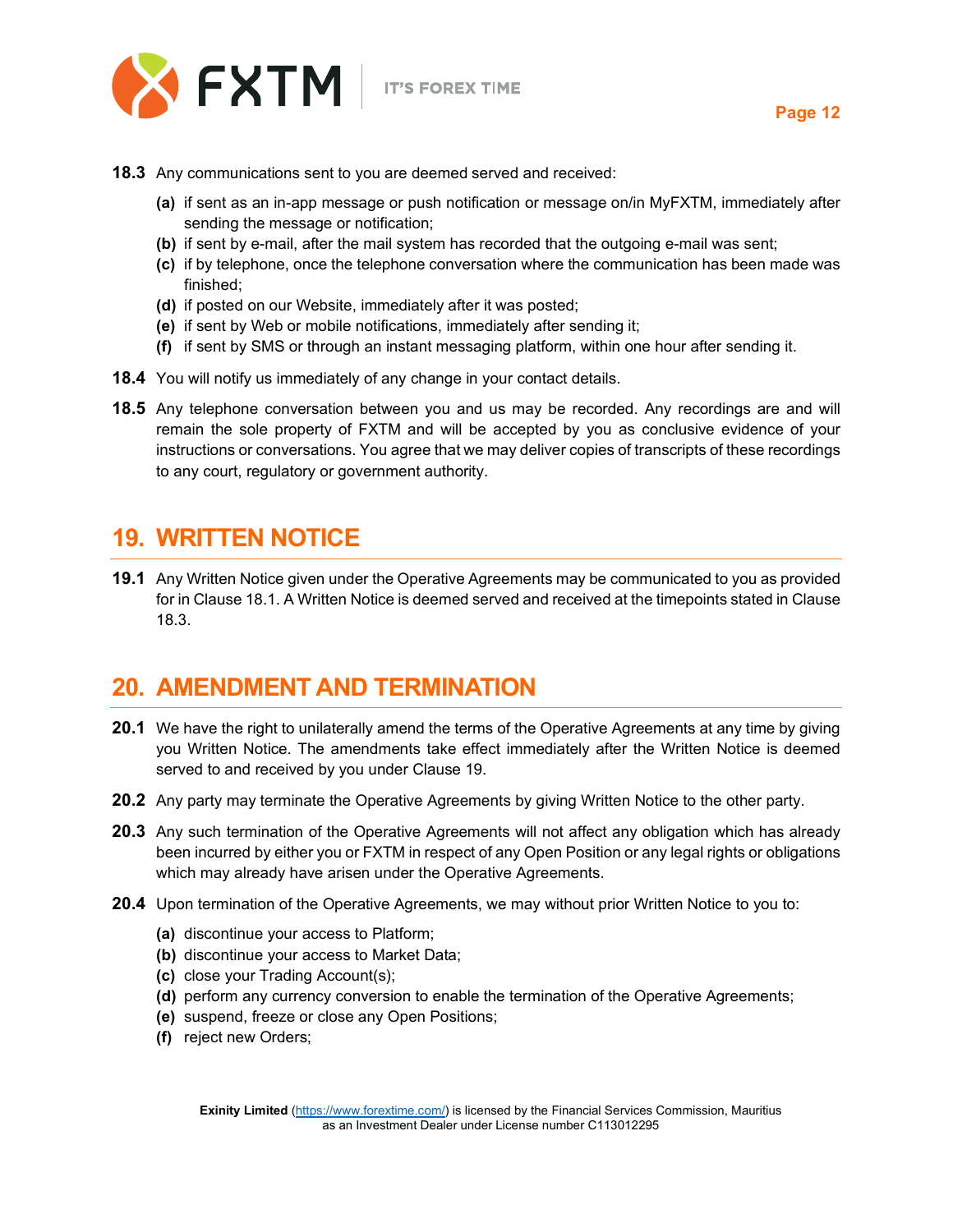

- **20.5** Upon termination of the Operative Agreements, all amounts payable by you to FXTM will become immediately due, including:
	- **(a)** all outstanding commissions, charges and costs;
	- **(b)** any charges and additional expenses incurred or to be incurred by FXTM as a result of the termination of the Operative Agreements and any charges incurred for transferring your funds or Instruments elsewhere under your instructions;
	- **(c)** any losses and expenses from closing out any Open Positions or settling any outstanding obligations incurred by Exinity on your behalf and for your benefit;
	- **(d)** any damages that arose during the arrangement or settlement of pending obligations.
- **20.6** Upon termination of the Operative Agreements, FXTM reserves the right to consolidate the Balances of your Trading Accounts and keep your funds as long as necessary to close your Open Positions and cover any expenses FXTM occurs as listed in Clause 20.5.
- **20.7** We will close your Trading Account(s) after we have settled all amounts due by you to us under the Operative Agreements.
- **20.8** If there is Balance in your favour upon termination, FXTM will pay out such Balance as soon as practicable, subject to any deductions FXTM might make under Clause 20.5 and provide you with a statement showing how that Balance was arrived at and, where appropriate, instruct any third-party custodian or other intermediary to also pay out any applicable amounts that are due to you. When making this pay out, we will follow the rules of the Operative Agreements and your instructions where feasible.

## <span id="page-13-0"></span>**21. HOW WE USE YOUR PERSONAL INFO**

- **21.1** FXTM will use, store, or otherwise process personal information provided by you in connection with the Services as set out in the Privacy Statement on our Website.
- **21.2** You agree that we, for the purpose of marketing our Services and products, may make direct contact with you by telephone or otherwise upon your explicit consent as set out in the Policy Statement. In this case, you agree that you will not consider our direct communications a breach of any of your rights under any relevant data protection or privacy regulations.
- **21.3** You may opt out of receiving such communications as set out in the Privacy Statement.

### <span id="page-13-1"></span>**22. CONFIDENTIALITY**

**22.1.** The information which FXTM holds about you is confidential and will not be used for any purpose other than providing Services to you.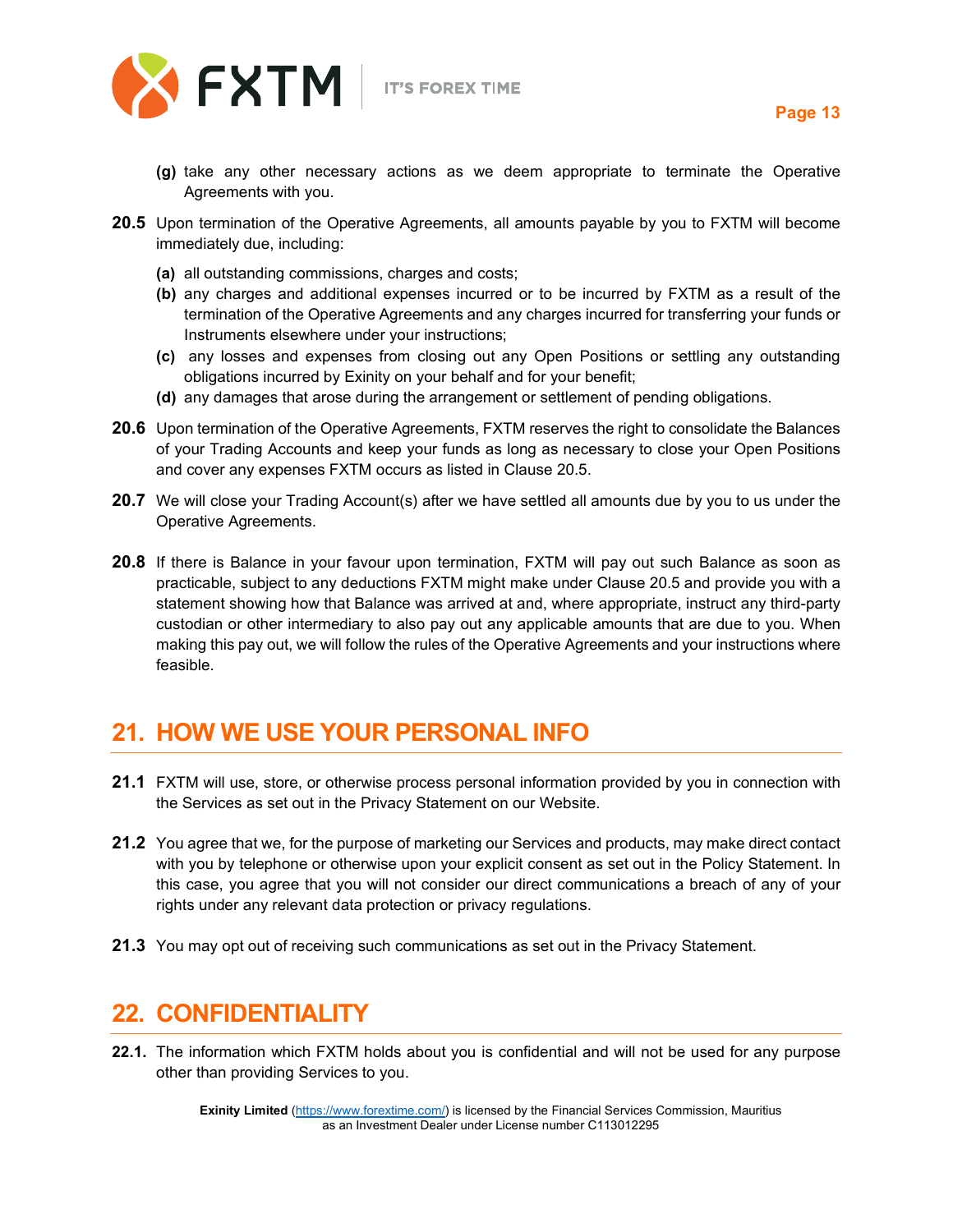

- **22.2.** Your confidential information will be treated as such provided:
	- **(a)** it is not already in the public domain or in the legal possession of FXTM;
	- **(b)** it was subject to an obligation of confidentiality by FXTM;

at the moment of its receipt by FXTM.

- **22.3.** Confidential information may only be disclosed in the following circumstances:
	- **(a)** in compliance with our FATCA and CRS duties;
	- **(b)** where required by law or as requested by regulatory and enforcement authorities, courts and similar bodies which have jurisdiction over FXTM;
	- **(c)** to investigate or prevent fraud or other illegal activity;
	- **(d)** to those members of FXTM's personnel who require access to confidential information for the performance of their duties or to any third party in connection with the provision of the Services to you by FXTM;
	- **(e)** for purposes ancillary to the provision of the Services (e.g., credit checks or identification enquiries);
	- **(f)** at your request or with your consent;
	- **(g)** to FXTM's consultants, lawyers, auditors, provided that in each case the relevant professional will be informed about the confidential nature of such information and commit to the confidentiality obligations similar to ones in this Clause 22.
- **22.4.** You will at all times keep confidential information about our business, incl., information about our operations, processes, products and technology, FXTM's IP, Access Data, affairs, trading, transactions, strategies, clients and suppliers.

### <span id="page-14-0"></span>**23. EVENTS OF DEFAULT**

- **23.1.** Each of the following constitutes an "Event of Default":
	- **(a)** your failure to provide any amounts due to us under the Operative Agreements;
	- **(b)** your failure to perform any obligations due to FXTM;
	- **(c)** your breach of Clauses 14,15 or 22;
	- **(d)** the launch of proceedings for your bankruptcy (for individuals); or for your winding-up, or for the appointment of an administrator or receiver in respect of you or any of your assets (for corporates); or (in both cases) if you make an arrangement with your creditors or any procedure which is similar to any of the above;
	- **(e)** any representation or warranty made by you in Clause 24 is or becomes untrue;
	- **(f)** your death or incapacity;
	- **(g)** your actions were determined by FXTM as fraud, manipulation, Market Abuse or other forms of deceitful or fraudulent activity on your Trading Account;
	- **(h)** you have carried out trading while relying on price latency or arbitrage opportunities; during Abnormal Market Conditions;
	- **(i)** a material violation by you of the requirements established by laws of the Republic of Mauritius or other countries, where such materiality is determined in good faith by FXTM;

**Exinity Limited** [\(https://www.forextime.com/\)](https://www.forextime.com/) is licensed by the Financial Services Commission, Mauritius as an Investment Dealer under License number C113012295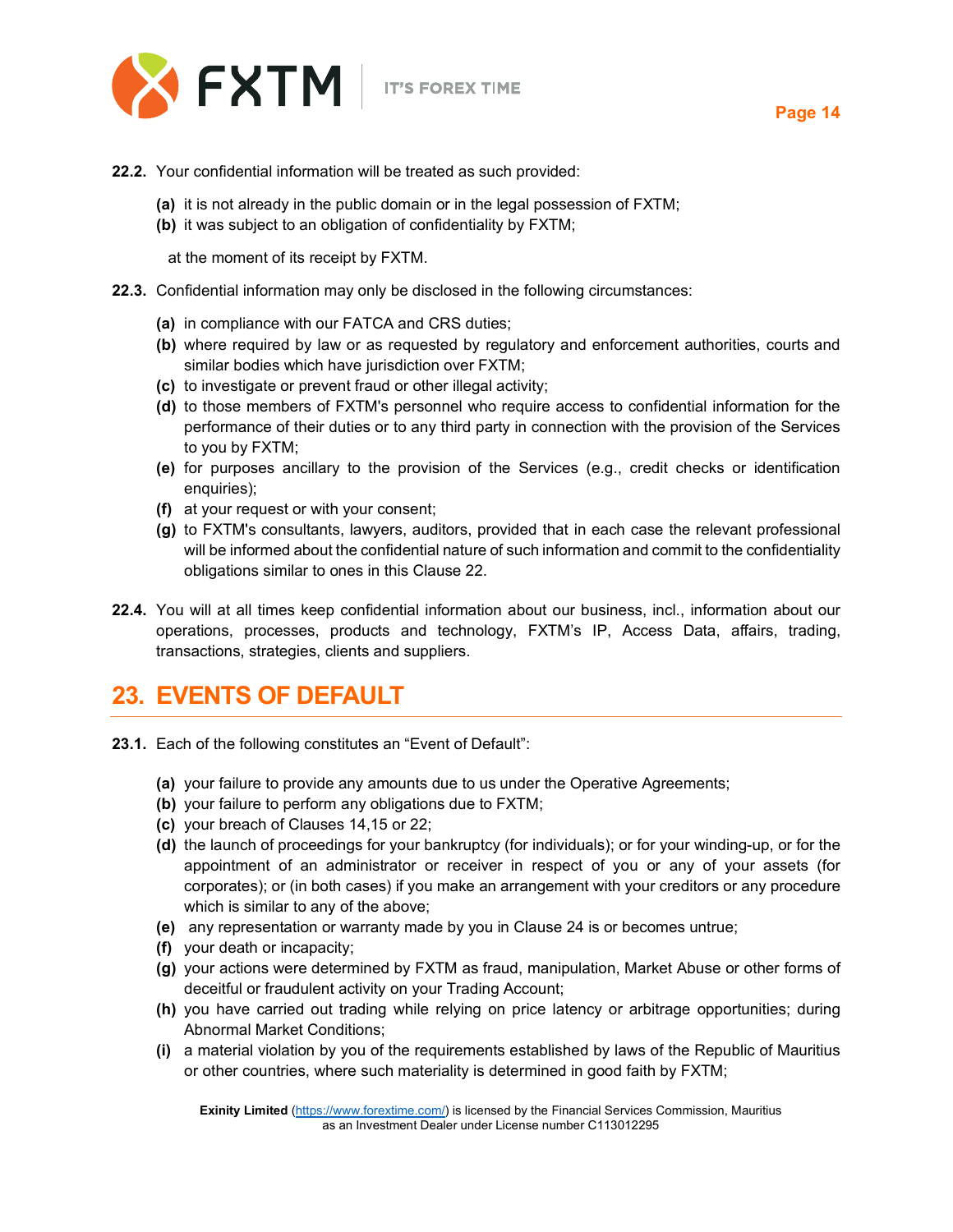

- **(j)** FXTM suspects that you are engaged in money laundering activities or terrorist financing or other criminal activities;
- **(k)** any other event, where Exinity believes that it would be reasonable to take any action set out in Clause 23.3 to remedy the aftermath of this event.
- **23.2.** In case of an Event of Default described in subpara 23.1 (f), the remaining Balance will be sent to the next of kin or other qualifying person as provided in the applicable laws after we receive the necessary evidence showcasing the right to claim the Balance.
- **23.3.** If an Event of Default occurs FXTM may, at its absolute discretion, at any time and without prior Written Notice, take one or more of the following steps:
	- **(a)** terminate the Operative Agreements without Written Notice;
	- **(b)** close out any of your Open Positions at current Quotes or unwind them;
	- **(c)** debit your Trading Account(s) for the amounts which are due to FXTM;
	- **(d)** suspend or close any of your Trading Accounts held with FXTM;
	- **(e)** refuse to open new Positions or Trading Accounts;
	- **(f)** adjust the Balance to remove Illicit Profit;
	- **(g)** convert any currency if necessary to deal with the aftermath of the Event of Default.

#### <span id="page-15-0"></span>**24. REPRESENTATIONS AND WARRANTIES**

- **24.1.** You represent and warrant to FXTM, and agree that each such representation and warranty is deemed repeated each time you give an instruction by reference to the circumstances prevailing at such time, that:
	- **(a)** the information provided by you to FXTM is true, valid, authentic, accurate and complete in all material respects;
	- **(b)** you have read and fully understood the terms of the Operative Agreements;
	- **(c)** you are duly authorized to enter into the Operative Agreements, open a Trading Account, give instructions and perform your obligations thereunder;
	- **(d)** you act as a principal and not as an agent or representative or trustee or custodian on behalf of someone else (unless otherwise agreed with us in writing);
	- **(e)** you meet the capacity requirements of Clause 3.1;
	- **(f)** all actions performed by you under the Operative Agreements will not violate the Applicable Regulations or any law, ordinance, charter, by-law or rule applicable to you, or any agreement by which you are bound or by which any of your assets are affected;
	- **(g)** your funds and Instruments are not in any direct or indirect way the proceeds of any illegal activity or used or intended to be used for any illegal activity;
	- **(h)** your funds and Instruments are owned by you and are free of any lien, charge, pledge or other encumbrance or claim by any third party;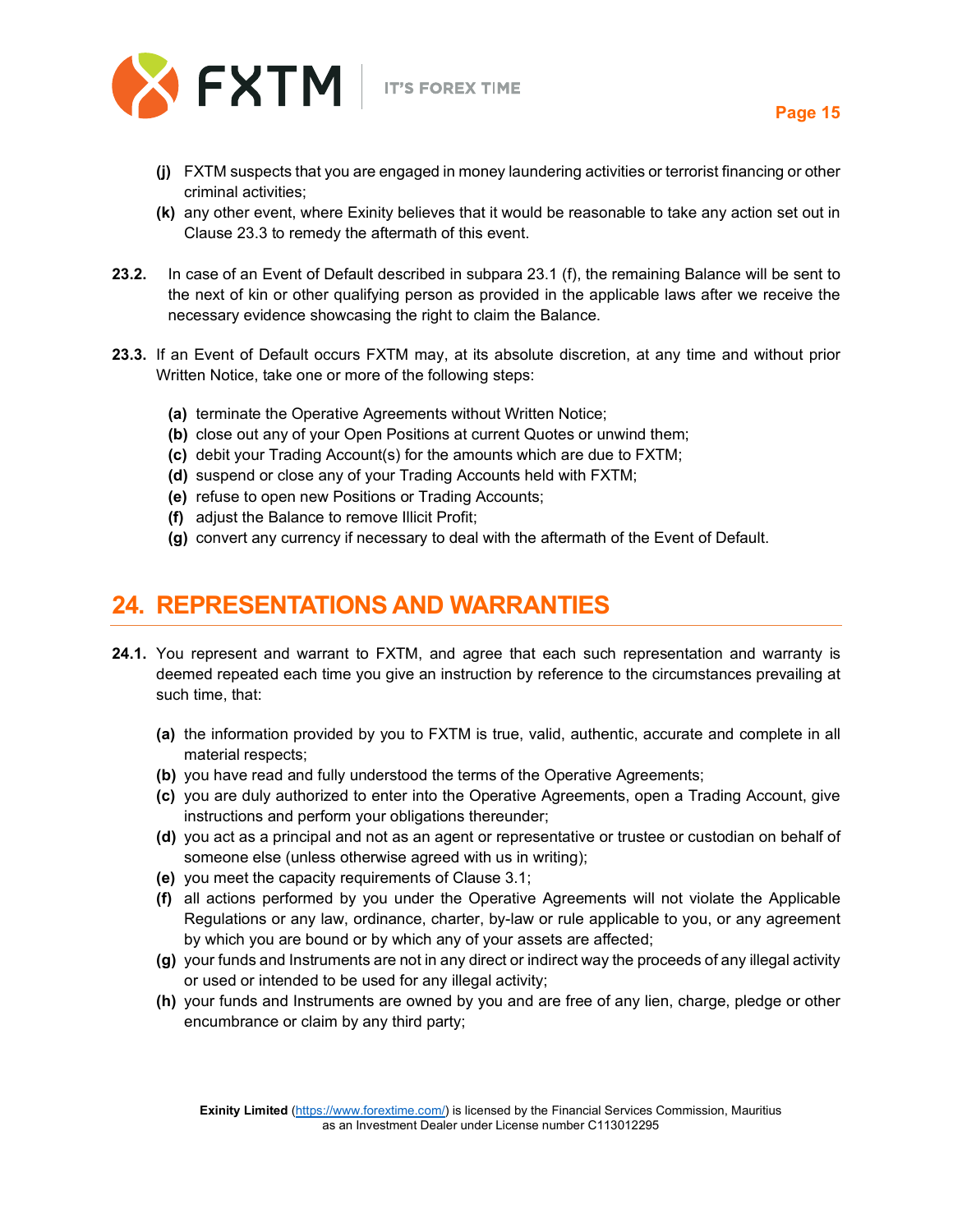

- **(i)** you have chosen the particular type of Service and Instrument taking your total financial circumstances into consideration and you consider this choice reasonable under such circumstances;
- **(j)** you have declared when prompted if you are a Politically Exposed Person and will notify FXTM if at any stage during the course of the duration of the Operative Agreements you become a Politically Exposed Person;
- **(k)** the purpose of your Transactions with FXTM is one or more of the following:
	- **(i)** speculative trading;
	- **(ii)** hedging;
	- **(iii)** investments;
	- **(iv)** intraday trading;
	- **(v)** manage risk.
	- In the event where the purpose is other than the above you will notify FXTM;
- **(l)** you are entering into the Operative Agreements for one or more of the followings reasons:
	- **(i)** trading in Contracts for Differences ("CFDs") on various eligible underlying assets;
	- **(ii)** trading in Stock.

In the event where the nature is other than the above, or at any stage during the course of the Operative Agreements the nature changes, you will notify FXTM;

- **(m)** you will not use (or allow another person to use) any software, algorithm, application or device to access information available on your Platform to automate the process of trading, engage in any trading strategies or arbitrage practices or otherwise; or to violate the integrity of your Platform or cause them to malfunction;
- **(n)** you have disclosed that you are an employee, associate or contractor of a business that is entitled to control your financial transactions due to this status and have disclosed the relevant limitations;
- **(o)** you will not use the Market Data made available to you for any purpose other than for your own trading, and you agree not to redistribute this Market Data to any other person for commercial or other purposes.
- **24.2.** you acknowledge that FXTM is not required to assess the appropriateness or suitability of the Instruments or Services provided to you and you will not benefit from the corresponding protections.

### <span id="page-16-0"></span>**25. FORCE MAJEURE**

- **25.1.** FXTM may, in its reasonable opinion, determine that a Force Majeure Event exists, in which case FXTM will take reasonable steps to inform you about this.
- **25.2.** A Force Majeure Event is:
	- **(a)** any act, event or occurrence (incl., any national emergency, strike, riot or civil commotion, government actions, acts of terrorism, outbreak or threat of war or hostilities, act of God, earthquake, epidemic, accident, fire, flood, storm, breakdown, interruption or malfunction of power supply, electronic, communication equipment or supplier failure, civil unrest, statutory provisions, lock-outs, or any other international calamity, economic or political crisis, or natural disaster) which, in the FXTM's reasonable opinion, prevents FXTM from complying with its obligations under the Operative Agreements;

**Exinity Limited** [\(https://www.forextime.com/\)](https://www.forextime.com/) is licensed by the Financial Services Commission, Mauritius as an Investment Dealer under License number C113012295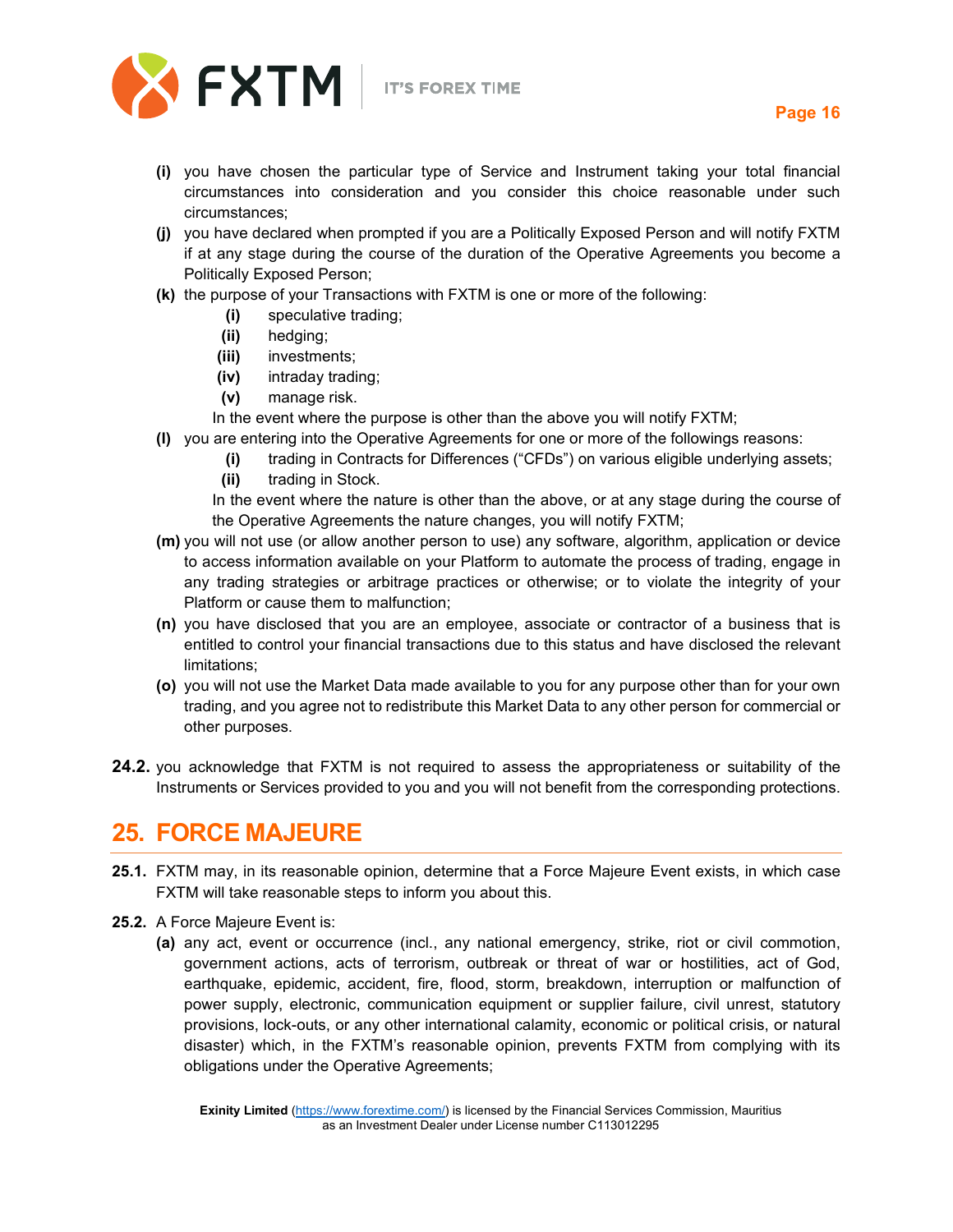



- **(b)** the suspension, liquidation or closure of any market or the abandonment or failure of any event to which FXTM relates its Quotes, or the imposition of limits or special or unusual terms on the trading in any such market or on any such event;
- **(c)** Abnormal Market Conditions; or
- **(d)** any event, act or circumstances not reasonably within the FXTM's control and the effect of that event(s) is such that FXTM is not in a position to take any reasonable action to cure the default.
- **25.3.** If FXTM determines that a Force Majeure Event exists (without prejudice to any other rights under the Operative Agreements) FXTM may without prior Written Notice and at any time take any of the following steps:
	- **(a)** increase margin requirements;
	- **(b)** close out any Open Positions at such prices as FXTM considers in good faith to be appropriate;
	- **(c)** suspend or modify the application of any terms of the Operative Agreements to the extent that the Force Majeure Event makes it impossible or impractical for FXTM to comply with them;
	- **(d)** take or omit to take all such other actions as FXTM deems to be reasonably appropriate in the circumstances with regard to FXTM and its clients;
	- **(e)** increase Spreads;
	- **(f)** decrease Leverage.

#### <span id="page-17-0"></span>**26. SUSPENSION & OTHER REMEDIES**

- **26.1.** FXTM has the right to suspend your Trading Account at any time for any reasonable ground (incl. Abnormal Market Conditions, erroneous Order, Stop Loss, Take Profit set-ups, instructions made in absence of sufficient Balance, any actions that create a negative trading experience for other clients) with or without a Written Notice to you until and if an alternative remedy is chosen.
- **26.2.** FXTM may suspend, close or unwind any Transaction which is a result from any technical misconfiguration, technical error, human error on FXTM's or your side.

#### <span id="page-17-1"></span>**27. CLOSE ONLY MODE**

- **27.1.** In the event that FXTM determines that an Order submitted by you is a Clearly Erroneous Order, FXTM reserves the right to disable the relevant Trading Account to close only mode.
- **27.2.** FXTM will give you a Written Notice of its intention to disable the account to close only mode. You will have three (3) Business Days from the date of the Written Notice to resolve all Clearly Erroneous Orders.
- **27.3.** If your Trading Account is in close only mode you will not be permitted to open any new Positions or increase exposure under the existing ones, but you will be permitted to close, part close or reduce your exposure.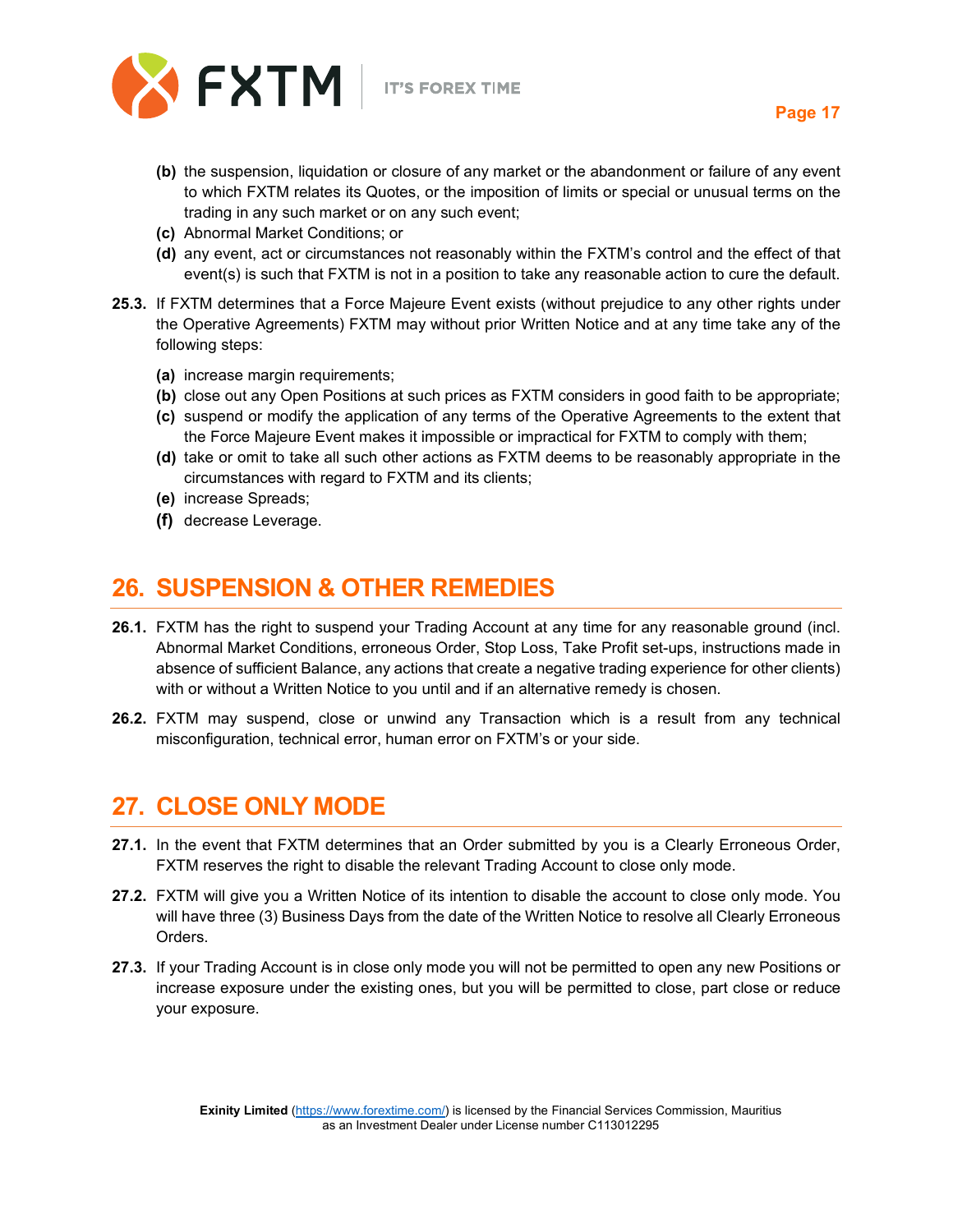

#### <span id="page-18-0"></span>**28. JOINT ACCOUNTS**

- **28.1.** Where the client comprises two or more individuals, the liabilities and obligations under the Operative Agreements will be joint and several.
- **28.2.**Any warning or other notice given to one of the persons which form the client will be deemed to have been given to all the persons who form the client.
- **28.3.**Any Order given by one of the persons who form the client will be deemed to have been given by all the persons who form the client.
- **28.4.** In the event of the death or incapacity of one of the persons which form the client, all funds held by FXTM or a third party, will be for the benefit and at the order of the other individual and all obligations and liabilities owed to Exinity will be owed by such other individual.

#### <span id="page-18-1"></span>**29. INACTIVE ACCOUNTS**

- **29.1.** FXTM may suspend or deactivate your Trading Account where there are no funds (your Balance is zero) and no trading activity on the Trading Account for a period of thirty (30) calendar days. In this case, you may regain access to your Trading Account by making a deposit.
- **29.2.** If you have not transacted with FXTM for a period of six (6) consecutive months on the Trading Account; FXTM may:
	- (a) close your Trading Account (if your Balance is zero); or
	- (b) charge a handling fee (if you have a positive Balance).

FXTM may in its absolute discretion waive any handling fees which are charged on your Trading Account if you resolve your Balance.

#### <span id="page-18-2"></span>**30. MARKET DATA**

- **30.1.** You will have access to Market Data which is data produced by market data providers and made available to you by us in order to trade Instruments on your Platform. You must consult the Website of the relevant market data provider for full details of the rules applicable to the Market Data you see.
- **30.2.**You agree:
	- **(a)** that Market Data will be made accessible to you in order to assist you to make your own investment decisions and will not amount to investment advice by FXTM;
	- **(b)** that Market Data is valuable confidential information and belongs exclusively to the market data providers and cannot be published, transmitted or otherwise reproduced by you in any format, partially or in full scope;
	- **(c)** to provide FXTM, immediately upon request, information about your use or intended use of Market Data;
	- **(d)** to immediately inform FXTM in case you are no longer a Non-Professional User;

**Exinity Limited** [\(https://www.forextime.com/\)](https://www.forextime.com/) is licensed by the Financial Services Commission, Mauritius as an Investment Dealer under License number C113012295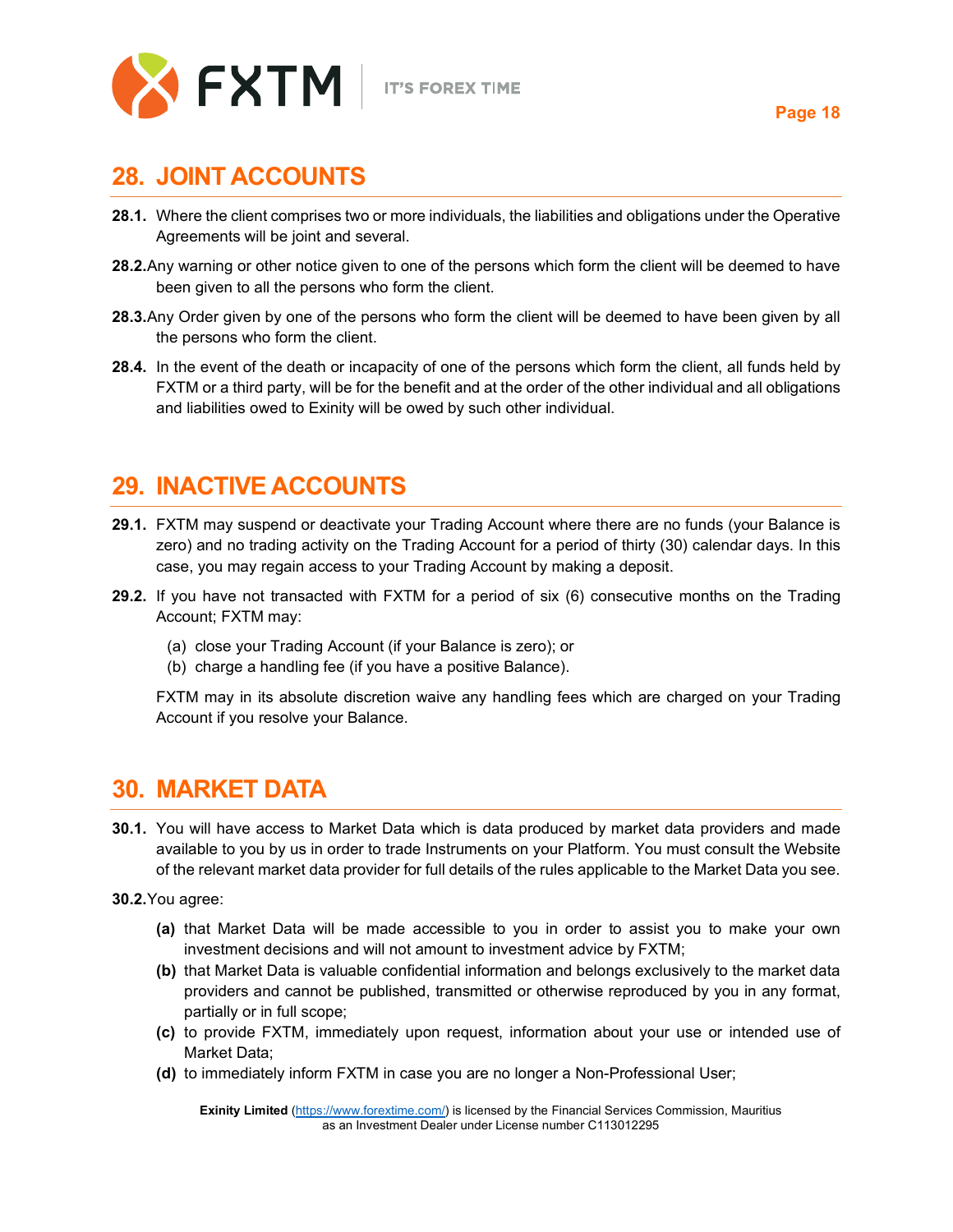

- **(e)** that FXTM may monitor your use of Market Data in any format it deems appropriate;
- **(f)** that FXTM may at its discretion suspend your access to Market Data at any time and has no obligation to justify this decision;
- **(g)** that, when necessary, FXTM may enter into any agreement on your behalf with a market data provider to enable your access to Market Data.

#### <span id="page-19-0"></span>**31. USE OF PROPRIETARY CONTENT AND IP RIGHTS**

- **31.1.** You are permitted to store, display, analyse, modify, reformat, and print the information made available through MyFXTM only for your trading purposes.
- **31.2.**You are not permitted to publish, transmit, or otherwise reproduce information made available through your Platform, in whole or in part, in any format to any third party without FXTM's consent or the consent of the owner of that information.
- **31.3.**You may not alter, obscure, or remove any copyright, trademark or any other notices that are provided on your Platform.
- **31.4.**You have no right to use "FXTM" as part of or a sole word while registering domain names or as a nickname or alias in any public forum, or due to any other unauthorized usage.
- **31.5.** All copyrights, trademarks, trade secrets, and other intellectual property rights and proprietary rights to the Website, MyFXTM and your Platform in their totality, their contents, and any related materials ("FXTM's IP") will remain at all times the sole and exclusive property of FXTM or its Affiliates and you will have no right to copy, modify, decompile, reverse engineer, or make derivative works of FXTM's IP unless otherwise specified in the Operative Agreements.

### <span id="page-19-1"></span>**32. ACCESS DATA**

- **32.1.** You will notify FXTM immediately if you know or suspect that your Access Data has or may have been disclosed to any third person.
- **32.2.**In case we suspect unauthorized access to (due to your actions or not) or the use of your access codes, any login code, passwords ("Access Data") for your Platform, we will terminate access to your Trading Account to investigate.
- **32.3.**You agree to co-operate with any investigation FXTM may conduct into any misuse of your Access Data.
- **32.4.**You will be liable for all Orders given through and under your Access Data and any such Orders received by us will be considered as given by you, unless establish that the Orders in question were a result of unauthorized access at no fault on your side.
- **32.5.** You are solely responsible for providing and maintaining the compatible equipment necessary to access and use your Platform.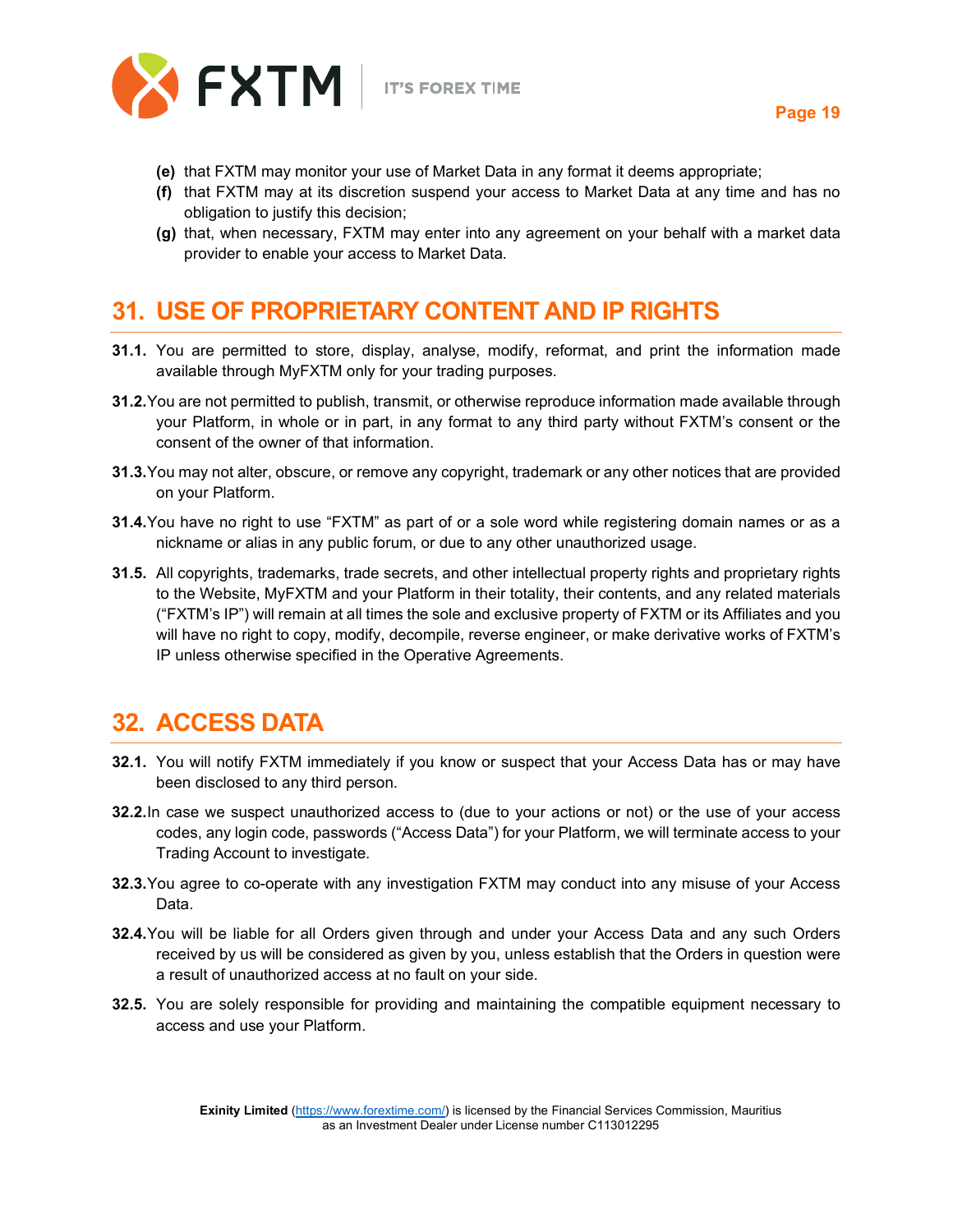

#### <span id="page-20-0"></span>**33. RISK DISCLOSURE**

**33.1.** FXTM discloses and you acknowledge that you run a great risk of incurring losses and damages as a result of the purchase or sale of any Instrument, and you are willing to undertake this risk. Risks are fully disclosed in the Risk Disclosure on the Website.

#### <span id="page-20-1"></span>**34. TRADING BENEFITS**

- **34.1.** When you agree to participate in a bonus scheme, or other promotion, or contest which offers a trading benefit ("Trading Benefits Scheme"), the following rules will apply:
- **34.2.** you will not be entitled to participate in more than one Trading Benefit Scheme at a time, unless otherwise explicitly provided in the terms of the Trading Benefit Scheme(s) in question;
- **34.3.** FXTM will not be liable for any Margin Calls or losses (incl. due to Stop Outs) that you may suffer, if the trading benefit is withdrawn for any reason pursuant to the rules of the Trading Benefit Scheme;
- **34.4.** FXTM reserves the right to alter, amend, suspend, cancel or terminate the Trading Benefit Scheme, or any aspect of it, at any time without any prior Written Notice. FXTM will not be liable for any consequences of any alteration, amendment, suspension, cancelation or termination of the Trading Benefit Scheme;
- **34.5.** FXTM reserves the right, at its sole discretion, to disqualify you from any Trading Benefit Scheme if it suspects a misuse or an attempt to misuse a Trading Benefit Scheme on your side and cancel all of your profits. In these circumstances, FXTM will not be liable for any consequences of this Trading Benefit Scheme's cancellation and your disqualification.

### <span id="page-20-2"></span>**35. SWAP-FREE ACCOUNT**

**35.1.** The rules on swap-free accounts can be found on the Website.

#### <span id="page-20-3"></span>**36. MARKET ABUSE**

**36.1.** You will not arrange or execute or place an Open Position, or Order that contravenes any law or regulatory rules in relation to Market Abuse. You will find more rules about how we will proceed if we suspect a case of Market Abuse on your side in the relevant Terms of Business.

### <span id="page-20-4"></span>**37. CORPORATE ACTIONS**

**37.1.** When you trade stocks, CFDs on stocks and Indices, we may (but have no obligation to) reflect the corporate actions that apply to these Instruments. You will find more rules about corporate actions in the relevant Terms of Business.

> **Exinity Limited** [\(https://www.forextime.com/\)](https://www.forextime.com/) is licensed by the Financial Services Commission, Mauritius as an Investment Dealer under License number C113012295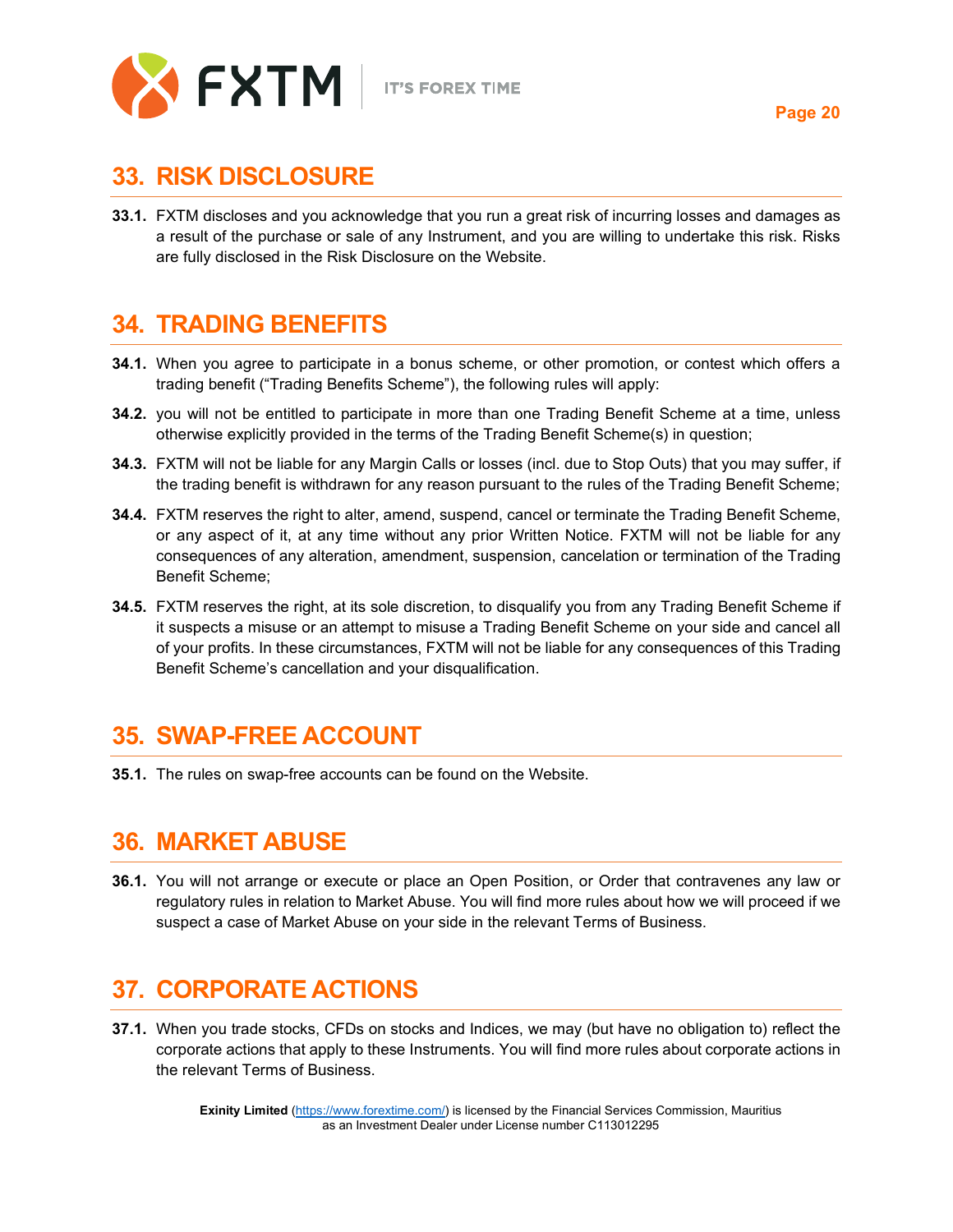

#### <span id="page-21-0"></span>**38. SECURITY INTEREST**

- **38.1.** In order to ensure your compliance with the Operative Agreements, you grant us a first fixed charge on, a general lien over, and a right of set-off in respect of all stocks held on or due to be delivered to your Trading Account by us on your behalf and for your benefit ("Security"). You appoint us as your agent to take any actions necessary to perfect this Security.
- **38.2.** If you fail to comply with any provisions of the Operative Agreements, the Security will be enforceable against you by FXTM. We may, accordingly, while acting in good faith, without any notice to you, cancel, close out or reverse any stock Transaction we have entered into for your benefit and on your behalf, and sell or otherwise dispose of any stocks subject to Security at any available price.
- **38.3.** We will apply the proceeds of disposing stocks subject to Security (net of costs) towards your liabilities to us and will pay you the remaining balance, if any. If these proceeds do not discharge all of your liabilities to us, then you will remain liable for the difference.

### <span id="page-21-1"></span>**39. ASSIGNMENT AND THIRD PARTIES**

- **39.1.** FXTM has the right, subject to the Applicable Regulations and with Written Notice, to assign any and all of its rights or obligation under the Operative Agreements to another regulated or non-regulated third party.
- **39.2.**You acknowledge that FXTM may arrange for an Order to be executed with or through a third-party which may be an unaffiliated company, or an Affiliate of FXTM.
- **39.3.**You accept that, to the degree allowed by the Applicable Regulations, some of the Services may be outsourced to agents, Affiliates or service providers of FXTM.
- **39.4.** Any authority granted by you to FXTM, or any limitation of liability of FXTM, will also extend to include the grant of authority to and limitation of liability of its Affiliates, agents and any service providers.

#### <span id="page-21-2"></span>**40. CONFIRMATIONS**

- **40.1.** Information on your Transactions, Trading Account and confirmations will be sent to your e-mail address on record or communicated via MyFXTM.
- **40.2.**It is your responsibility to inform us of any change to your email, the non-receipt of a confirmation, or whether any confirmations are incorrect before settlement of your Transaction occurs.
- **40.3.**If you have a reason to believe that the confirmation is inconsistent or if you do not receive any confirmation (though the Transaction was made), you should contact us.
- **40.4.** Confirmations will, in the absence of manifest error, be deemed conclusive unless you notify FXTM in writing to the contrary within two (2) Business Days following the day of receipt of the said confirmation with error.

**Exinity Limited** [\(https://www.forextime.com/\)](https://www.forextime.com/) is licensed by the Financial Services Commission, Mauritius as an Investment Dealer under License number C113012295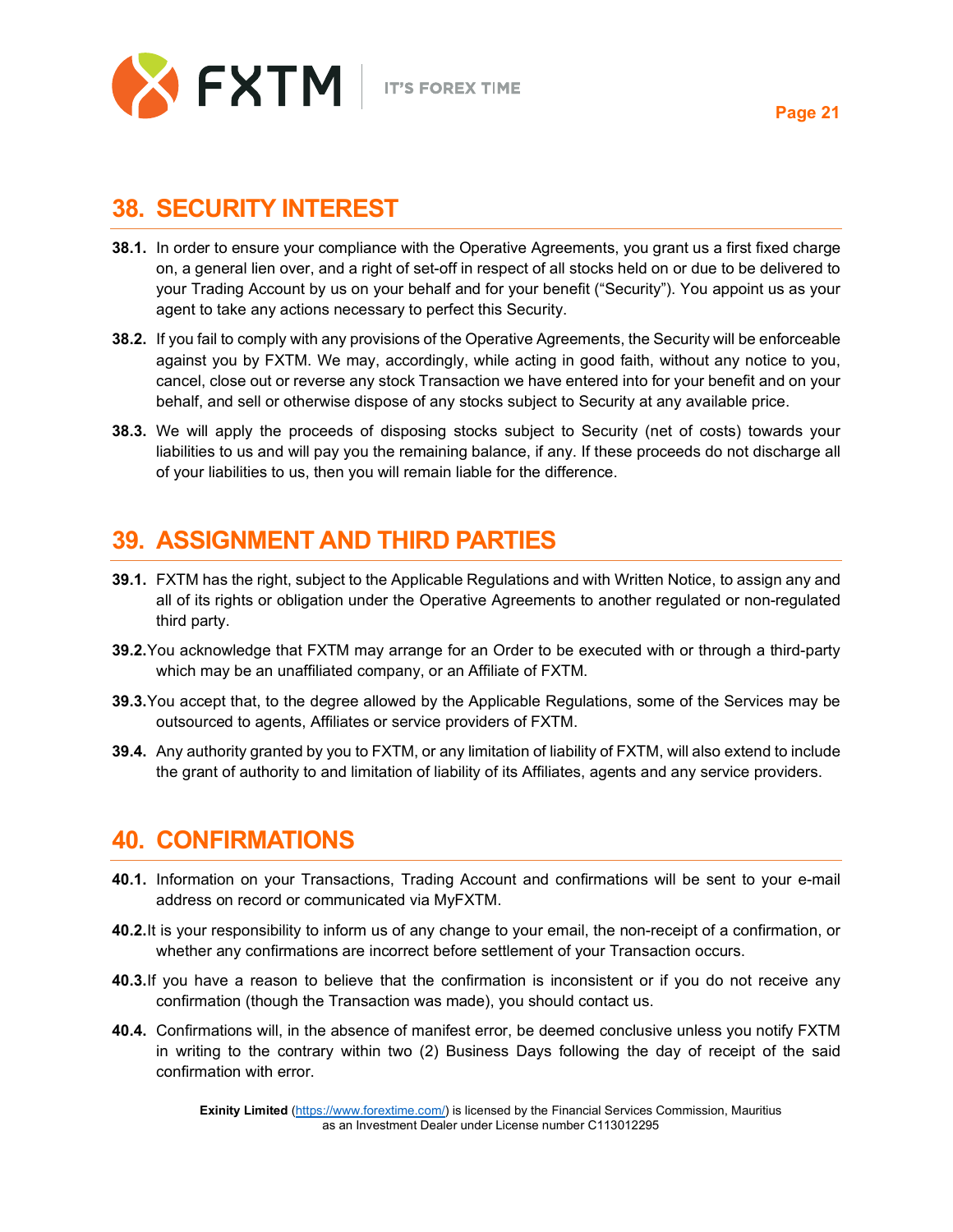

# <span id="page-22-0"></span>**41. FINANCIAL COMMISSION COMPENSATION FUND**

**41.1.** FXTM is a member of the Financial Commission Compensation Fund ('FCCF'). You may be entitled to compensation from the FCCF if FXTM cannot meet its obligations under certain conditions. More information can be found in "Financial Commission Compensation Fund" section of the Website.

### <span id="page-22-1"></span>**42. TAX FILINGS AND OTHER LEVIES**

**42.1.** You are solely responsible for all tax filings, returns and reports on any Transactions which is relevant to any authority, whether governmental or otherwise, and for payment of all taxes (including any transfer or value added taxes), arising in connection with any Transaction.

#### <span id="page-22-2"></span>**43. GOVERNING LAW AND JURISDICTION**

- **43.1.** This Agreement will be governed by and construed in accordance with the laws of the Republic of Mauritius.
- **43.2.** In the event of a dispute arising out of or relating to the Operative Agreements, you irrevocably agree to first seek settlement of that dispute with FXTM under the Regulations for Non-Trading Operations or in accordance with the Complaints Management Policy, respectively.
- **43.3.**If the dispute is not settled in accordance with the Clause 43.2 above, either party may:
	- **(a)** resolve the dispute in accordance with the Member's Internal Dispute Resolution procedure of the Financial Commission [\(www.financialcommission.org\)](http://www.financialcommission.org/); or
	- **(b)** commence arbitration in accordance with Clause 43.4 below.
- **43.4.**Any dispute, controversy, difference or claim arising out of or relating to the Operative Agreements (including, without limitation, the existence, validity, interpretation, performance, breach or termination thereof or any dispute regarding non-contractual obligations arising out of or relating to them) will be referred to and finally resolved by arbitration administered by the Arbitration and Mediation Center of the Mauritius Chamber of Commerce and Industry ("MARC") under the MARC Arbitration Rules in force when the request for arbitration is submitted ("MARC Rules"):
	- **(a)** The number of arbitrators will be one (1). This sole arbitrator will be appointed by the MARC following the MARC rules.
	- **(b)** The seat and venue of arbitration will be Port Louis, Mauritius.
	- **(c)** The arbitration proceedings will be conducted in English.
	- **(d)** The provisions of the First Schedule to the Mauritius International Arbitration Act 2008 will apply to the arbitration.
- **43.5.**You irrevocably waive to the fullest extent permitted by law, with respect to you and your revenues and assets, all immunity from: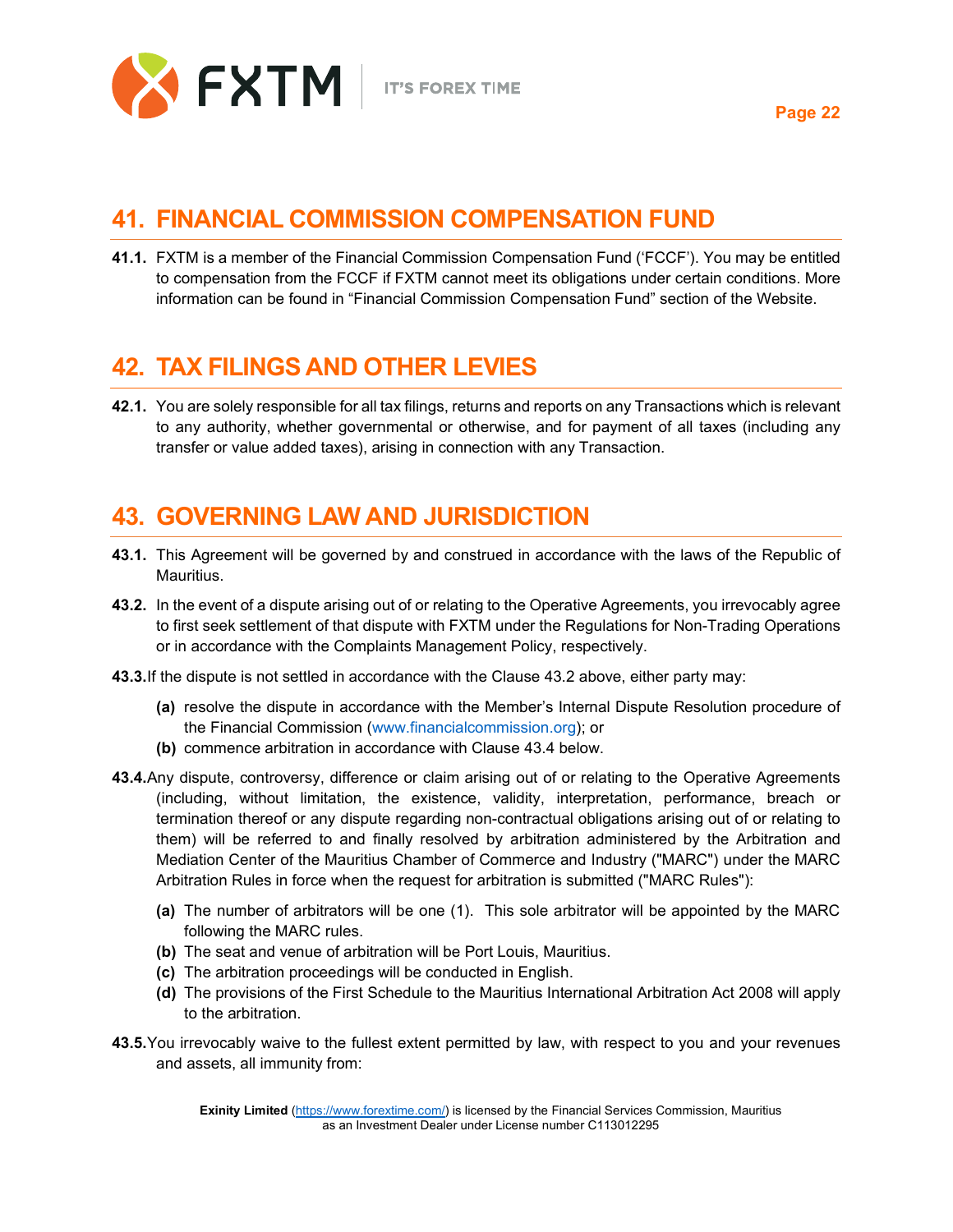

**Page 23**

- **(a)** jurisdiction of any courts or arbitral proceedings;
- **(b)** relief by way of injunction, orders for specific performance, or for recovery of property;
- **(c)** attachment of your assets (whether obtained before or after judgment or award); and
- **(d)** the execution or enforcement of any judgment to which you or your revenues or assets might otherwise be the subject matter in any proceedings in arbitration or in courts.

#### <span id="page-23-0"></span>**44. MISCELLANEOUS**

- **44.1.** In the event of a negative Balance in your Trading Account, we will not file a claim against you for that amount, unless it is as a result of your illicit activities.
- **44.2.** You agree that time shall be of the essence in the Operative Agreements.
- **44.3.** If any term of the Operative Agreements (or any part of any term) will be held by a tribunal or court to be unenforceable for any reason then such term will, to that extent, be deemed severable and not form part of the Operative Agreements, but the enforceability of the remainder of Operative Agreements will not be affected.
- **44.4.** FXTM's official language is English, and you should always read and refer to the main Website for all information and disclosures about FXTM and its activities in English. If any translation or information is provided in languages other than English, it is for informational purposes only and do not bind FXTM or have any legal effect whatsoever.

### <span id="page-23-1"></span>**45. ACKNOWLEDGMENT FOR MARKET DATA PURPOSES**

- **45.1.** By executing this Agreement, you (known as "Subscriber" in the NASDAQ Global Subscriber Agreement) agree:
	- **(a)** that you have read and agree to be bound by the NASDAQ Global Subscriber Agreement, a copy of which is attached hereto;
	- **(b)** that [FXTM] as Distributor is not an agent of NASDAQ and is not authorized to add to or delete from the NASDAQ Global Subscriber Agreement and is not authorized to modify any provision of the NASDAQ Global Subscriber Agreement; and
	- **(c)** that no provision has been added to or deleted from the NASDAQ Global Subscriber Agreement and that no modifications have been made to it. Both [you] as the Subscriber and the person executing on behalf of the Subscriber warrant that the Subscriber is legally able to undertake the obligations set forth in and the signatory is duly authorized to bind the Subscriber to the NASDAQ Global Subscriber Agreement.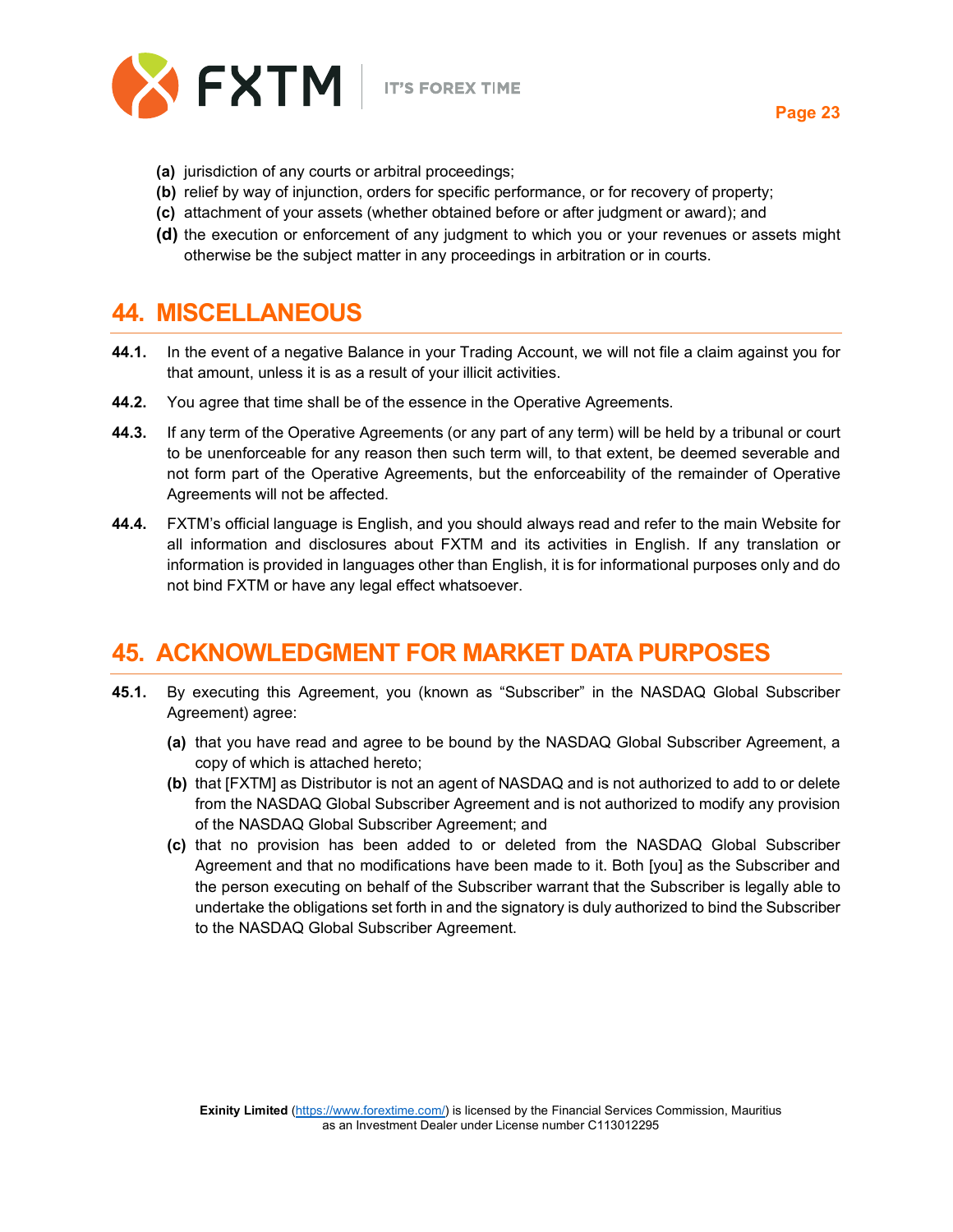

# <span id="page-24-0"></span>A. **APPENDIX A: Definitions and Interpretation of Terms**

I. In the Operative Agreements, the words shall have the following meaning:

**"Abnormal Market Conditions"** include low liquidity in the market, rapid price movements in the market, considerable breaks in the Quotes Flow in MyFXTM, fast price movements; and large Price Gaps.

**"Affiliate"** will mean in relation to FXTM, any entity controlled directly or indirectly by FXTM, any entity that controls directly or indirectly FXTM, or any entity directly or indirectly under common control with FXTM.

**"Applicable Regulations"** means the Financial Services Act, the Securities Act 2005, relevant regulations, circulars, guidelines and Directives of the Financial Services Commission and any other applicable laws of Mauritius, as amended from time to time

**"Ask"** will mean the higher price in the Quote being the price at which the Client may buy.

**"Balance"** will mean the total financial result of all Completed Transactions and depositing/withdrawal operations on the Trading Account.

**"Bid"** will mean the lower price in the Quote being the price at which the Client may sell.

**"Business Day"** will mean any day between Monday and Friday, inclusive, other than the 25th of December, or the 1st of January or any other holiday announced by FXTM on its Website.

**"Clearly Erroneous Order"** an order at a price substantially different from the prevailing market for any given Instrument on a trading day or outside the traded range for any given tradeable Instrument for a particular moment in time that may be in question.

**"Contract Specifications"** will mean principal trading terms for each Instrument, displayed on FXTM's Website under the section with the same name.

**"Equity"** shall mean: Balance + Floating Profit - Floating Loss.

**"Floating Profit/Loss"** will mean current profit/loss on Open Positions calculated at the current Quotes.

**"Gapping"** happens when the price of an instrument or asset opens above or below the previous day's close with no trading activity in between.

**"Hedged Margin"** will mean the margin required to open and maintain Matched Positions. The details for each Instrument are in the Contract Specifications.

**"Illicit Profit"** will mean profit which has been generated as a result of an Event of Default and/or during Abnormal Market Conditions.

"**Initial Margin"** will mean the margin required to start an Open Position.

**"Instrument"** will mean CFDs on various underlying assets and stocks. The full list of Instruments currently offered by FXTM can be found on the Website.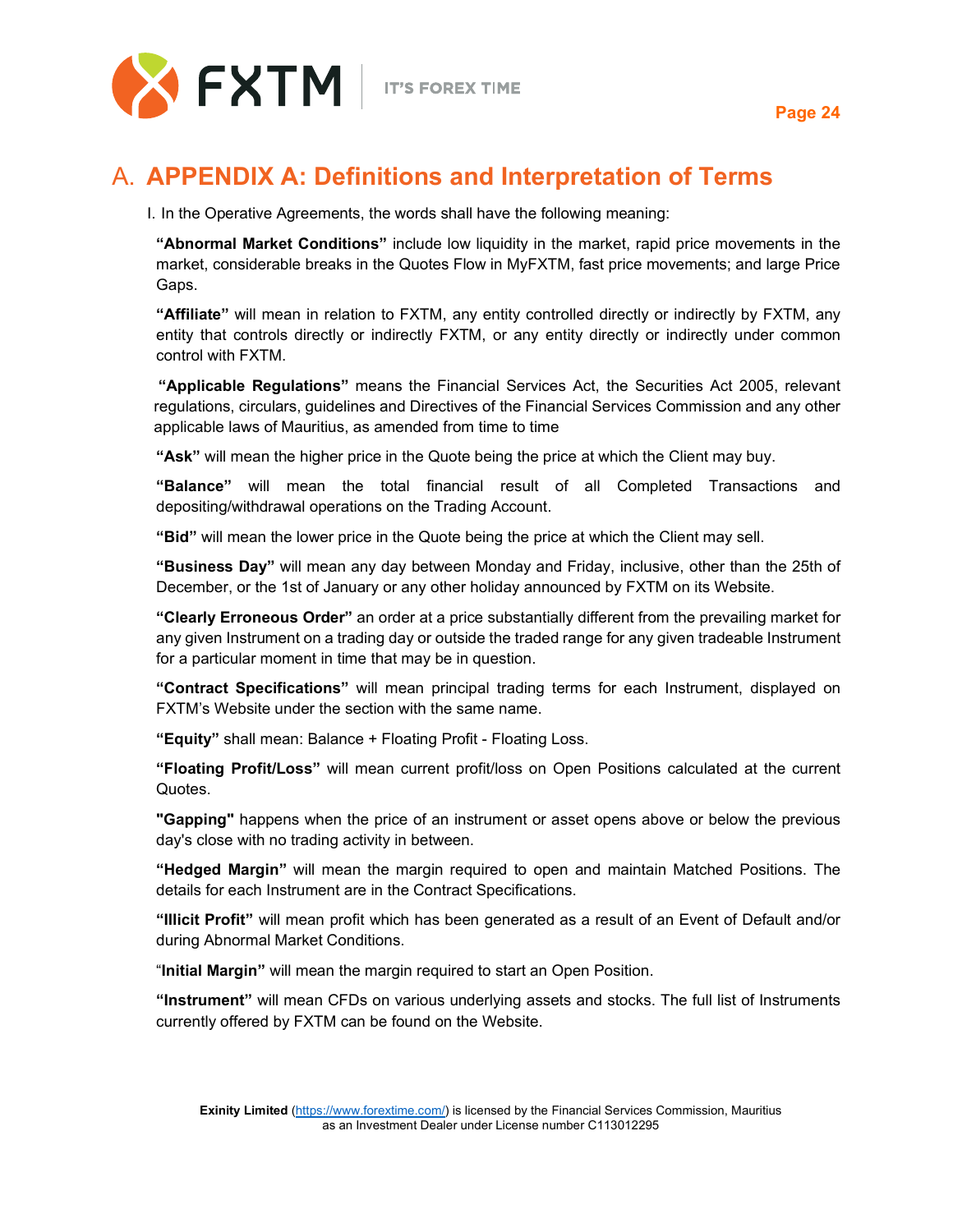



**Page 25**

**"Leverage"** will mean a ratio (e.g., 1:20, 1:25, 1:40, 1:50, 1:100, 1:200, 1:500, 1:1000, 1:2000 and etc.) in respect of Transaction size and Initial Margin. 1:100 ratio means that in order to open a Position, the Initial Margin is one hundred times less than Transaction Size.

**"Long Position"** will mean a buy position that appreciates in value if market prices increase.

**"Margin Call"** will mean the term for when Equity on your Trading Account drops below your margin requirement and your Open Position are at risk of being automatically closed. To prevent automatic closure of your Open Position you can add funds to increase your Equity or close some of your Open Position to reduce the margin requirements.

"**Margin Level"** will mean the correlation between Equity and the Necessary Margin shown as a percentage.

**"Market Abuse"** will mean any dishonest behavior related to trading as described in the Applicable Regulations.

**"Market Data"** will mean information that we or any third-party service provider provide to you in connection with your use of our Services.

**"Market Opening"** will mean the time at which the market opens after weekends, holidays or trading session time gaps.

**"Market Order"** is a type of Order that executes at the best available price on the market, so it generally executes immediately during trading hours.

**"Market Snapshot"** will mean Quotes for instruments at a particular moment in time.

**"Matched Positions"** will mean Long and Short Positions of the same Transaction size opened on the Trading Account for the same Instrument.

**"MyFXTM"** will mean the client's official private and personal space and gateway to the Services including but not limited to any trading and/or non-trading activity.

**"Necessary Margin"** will mean the margin required by FXTM to maintain Open Positions.

"**Non-Professional User**" will mean any natural person who receives market data solely for his/her personal, non-business use and who is not classified as a "securities professional" under Applicable Regulations.

**"Open Position"** will mean a Long Position or a Short Position which is not a Completed Transaction.

**"Order"** will mean an instruction from the Client to FXTM to open or close a position when the price reaches the amount indicated in the Order and includes Market Order, Stop Loss and Take Profit orders.

**"Platform"** will mean all programs and technical facilities which provide real-time Quotes and allow Transactions to be made, Orders to be placed/modified/deleted/executed and calculate all mutual obligations between the client and FXTM.

**"Position"** means expression of a market commitment, or exposure, held by a trader.

**"Price Gap"** will mean the following: the current Quote Bid is higher than the Ask of the previous Quote; or the current Quote Ask is lower than the Bid of the previous Quote.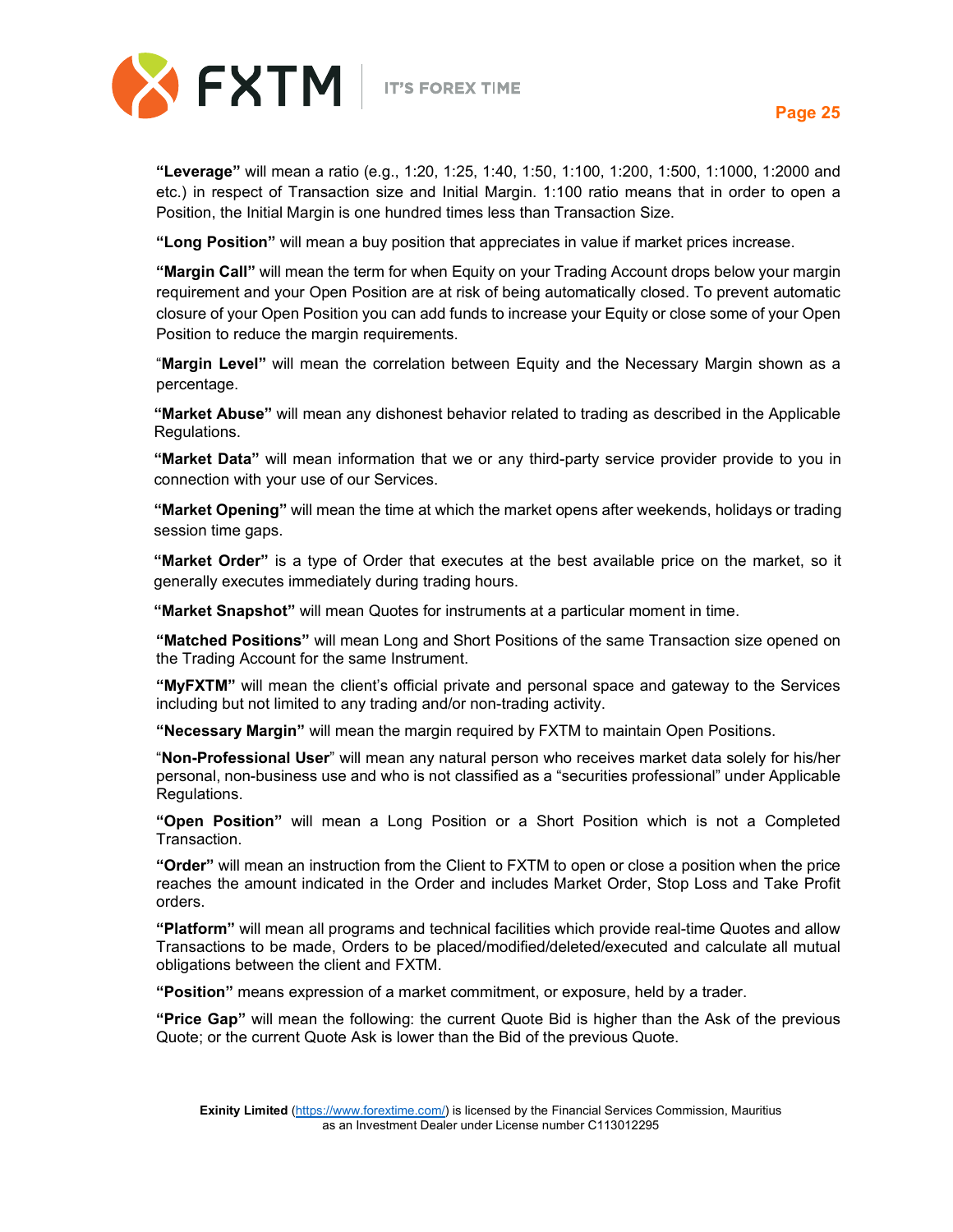



**"Politically Exposed Person" or "PEP"** will mean someone who currently or in the last 12 months belonged to a political entity or governmental body in any country; this extends to the immediate family members and close associates of such a person**.**

**"Quote"** will mean the information of the current price for a specific Instrument, in the form of the Bid and Ask prices.

**"Quotes Flow"** will mean the stream of Quotes in the Platform for each Instrument.

**"Server"** will mean the MetaTrader Server program used to execute the client's instructions, to provide trading information in real-time mode.

**"Short Position"** will mean a sell position that appreciates in value if market prices fall.

**"Slippage"** happens when a Market Order is executed, or a Stop Loss closes the Position at a different rate than set in the Order due to high volatility of the Instrument.

**"Spread"** will mean the difference between Ask and Bid.

"**Stop Limit**" will mean either an order to place a place a buy or sell limit Order at specified level if the future ask or bid price reaches the value indicated in the Order.

"**Stop Loss**" is an Order used to limit risk, by automatically closing the client's Open Position once it reaches a certain level of loss predefined by the client.

"**Stop Out"** is an instruction to close the client's Open Position without the consent of the client or any prior notice in a case of insufficient funds required for maintaining Open Positions.

**"Take Profit**" is an Order to close an Open Position once it reaches a certain level of profit or better predefined by the client.

**"Trading Account"** will mean the unique personified registration system of all completed Transactions, Open Positions, Orders and deposit/withdrawal transactions in the Platform.

**"Transaction"** will mean any contract entered into or executed by the client or on behalf of the client arising under the Operative Agreement.

**"Website"** shall mean the FXTM's website at [www.forextime.com](http://www.forextime.com/) or such other website as FXTM may maintain from time to time for access by clients.

- II. All references to a statutory provision include references to:
	- (a) any statutory modification, consolidation or reenactment of it, whether before or after the date of the Operative Agreements, for the time being in force;
	- (b) all statutory instruments or orders made pursuant to it; and
	- (c) any statutory provision of which that statutory provision is a re‐enactment or modification.
- III. All references to "includes," "including," "including but not limited to," "including without limitation" and words or phrases of similar import will be deemed to have the same meaning and the words "includes(s)" and "including" will not be deemed to be terms of limitation but rather be deemed to be followed by the words "without limitation."
- IV. Words denoting the singular include the plural and vice versa; words denoting any gender include all genders; and words denoting persons include individuals, corporations, partnerships, other unincorporated bodies and all other legal entities.
- V. Unless otherwise stated, a reference to a clause, subpara, party or an annex is a reference to a clause, subpara in, or a party or an annex to, this Agreement. The clause headings are

**Exinity Limited** [\(https://www.forextime.com/\)](https://www.forextime.com/) is licensed by the Financial Services Commission, Mauritius as an Investment Dealer under License number C113012295